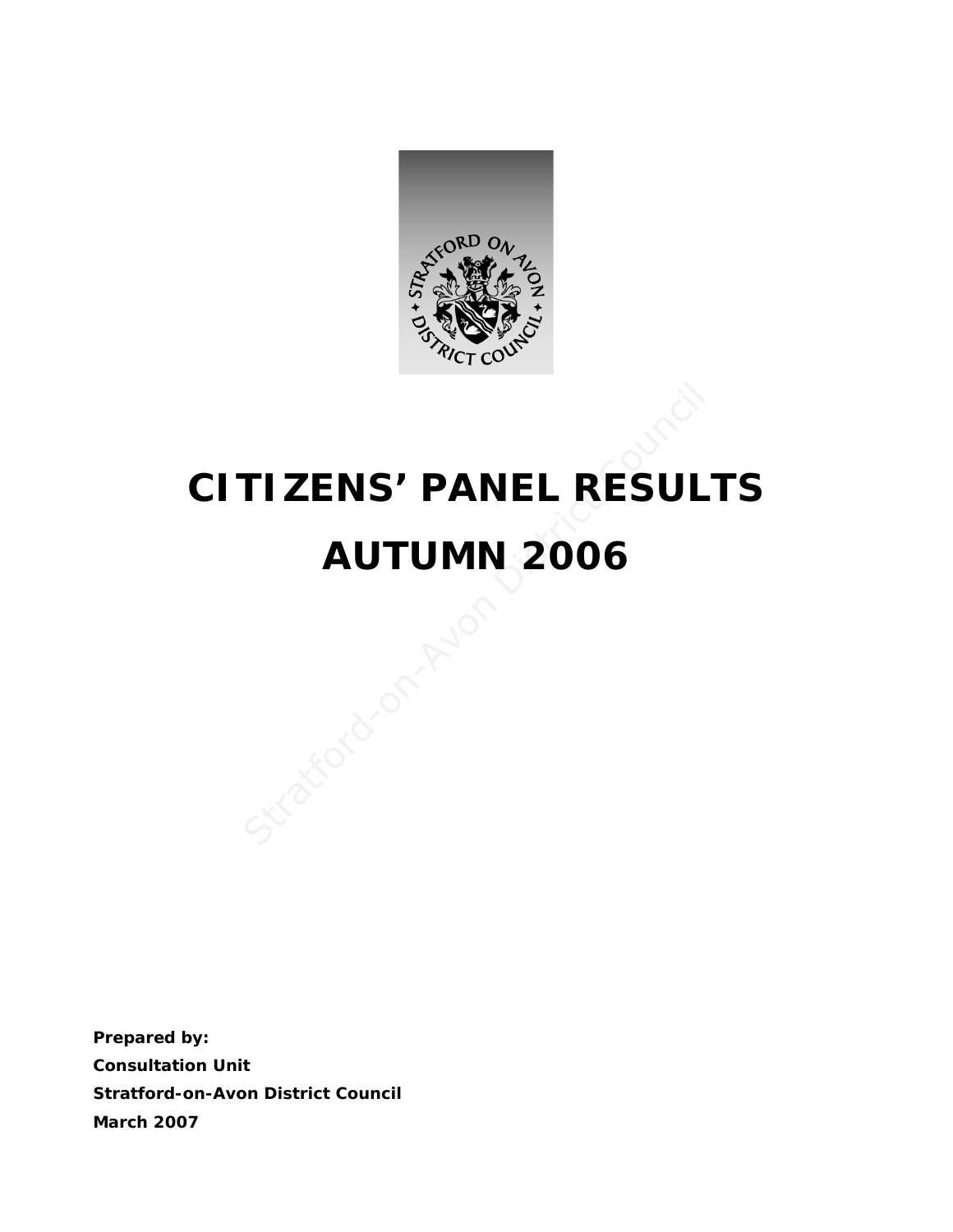## **CONTENTS**

### *PAGE* PAGE

| 1.0 INTRODUCTION       |  |
|------------------------|--|
| 2.0 METHODOLOGY        |  |
| 3.0 SUMMARY OF RESULTS |  |
| 4.0 RESULTS IN DETAIL  |  |
|                        |  |

- 4.1 Digital Challenge 4
- 4.2 Local Area Agreement 12
- 4.3 Smoking 21
- 4.4 Healthy Eating 24
- 4.5 Safer Neighbourhoods 26 ing Meating<br>Neighbourhoods<br>Wable Energy<br>Council Council Council Council<br>Council Council Council Council
- 4.6 Renewable Energy 27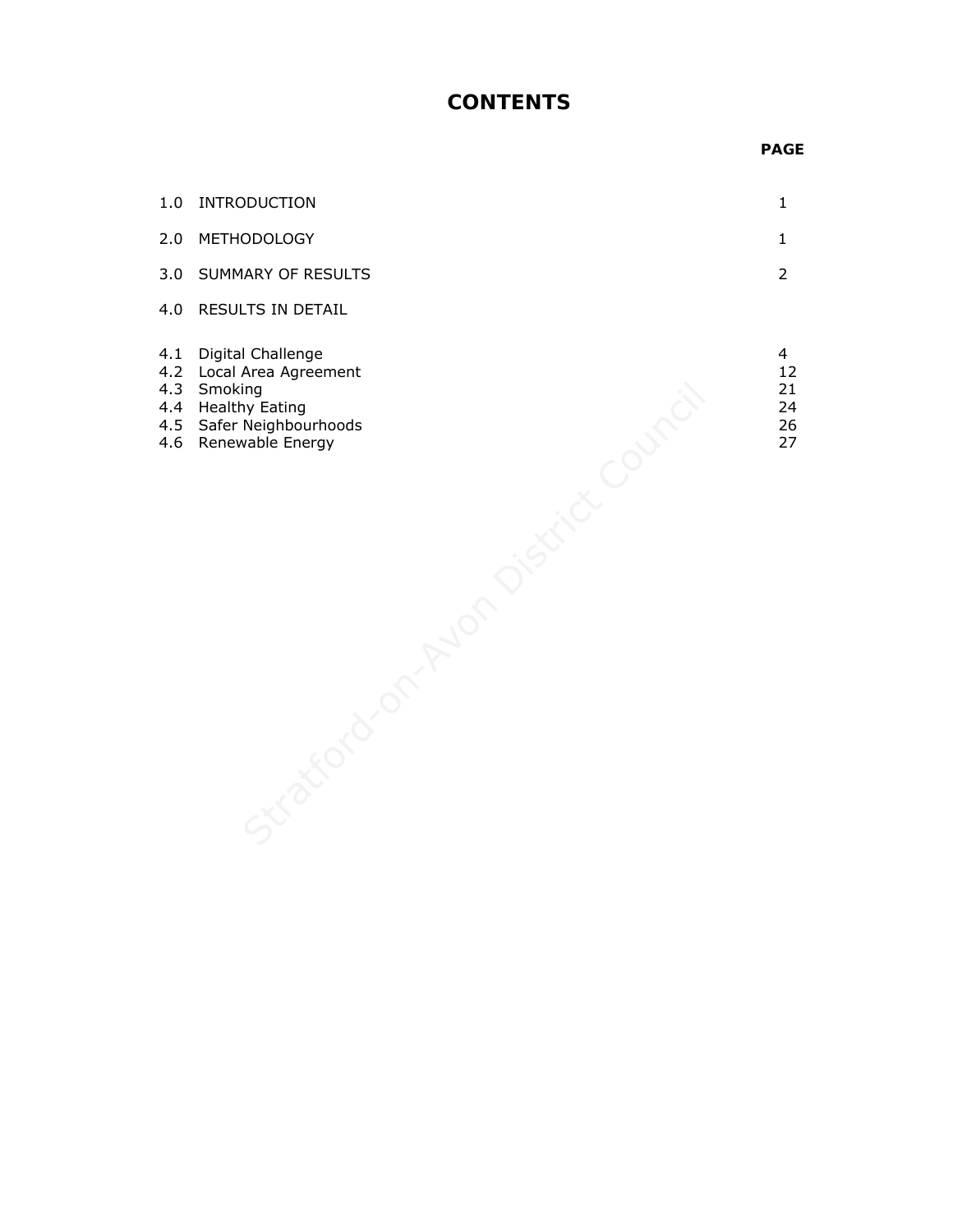# **Stratford-on-Avon District Council Citizens' Panel - Autumn 2006 Results**

### **1. Introduction**

The Council has a Citizens' Panel, which contains a representative sample of people living in the District of Stratford-on-Avon. By surveying this Panel, it is possible to obtain views and opinions broadly representative of local residents. The following results are from the Autumn 2006 Panel survey.

### **2. Methodology**

1,403 questionnaires were mailed to the Citizens' Panel in November 2006, with 695 returned in the timeframe allowed. 32 questionnaires were returned not completed for various reasons. This represents a response rate of 50.7%.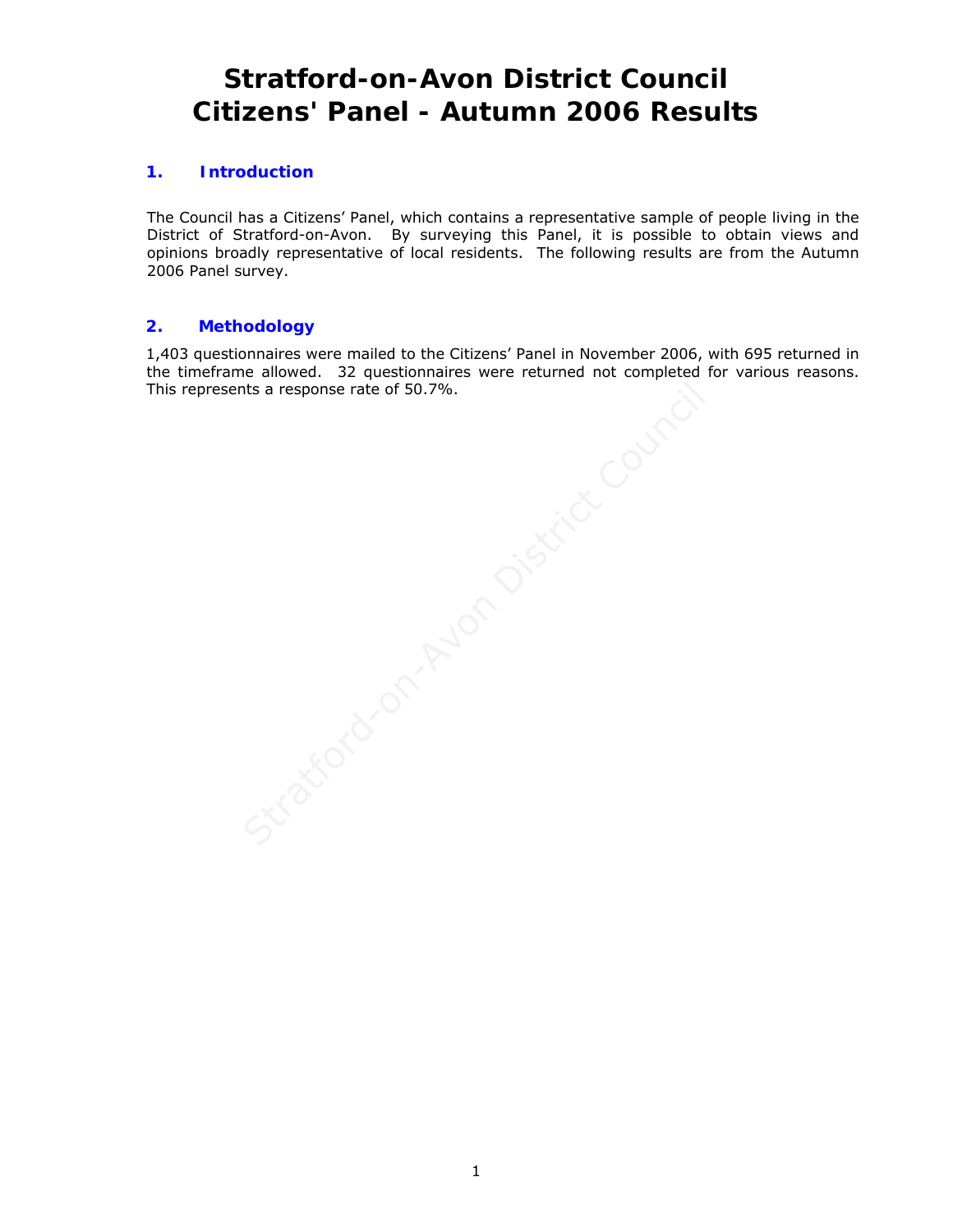### **3. Summary of Results**

### **3.1 Digital Challenge**

- $\triangleright$  Residents were asked which forms of electronic communication they have access to. All but 3% of the sample had a home telephone or television. 57% had a broadband internet connection.
- $\triangleright$  Respondents prefer to use for communication their home telephone (75%), a broadband internet connection (58%) and face to face contact (51%).
- $\triangleright$  Two thirds of residents use their home telephone to find out information in general, with 53% using their broadband internet connection and exactly half using television.
- $\triangleright$  Asked where they obtained information about the public and voluntary sector, exactly two-thirds of respondents said local newspapers, just under two-thirds said talking to friends and relatives, and four out of ten answered various websites.
- $\geq$  83% of those surveyed have researched something online, three-quarters have shopped online and 72% have booked a holiday online. Other includes 4 mentions each for TV licences, surgery bookings and income tax.
- $\triangleright$  Asked whether they were planning to have digital TV by 2011, 57% of residents said they already had digital television, 33% said yes they were planning to, 3% said no and 7% answered don't know.
- $\triangleright$  Asked whether they were happy to have one user identity to access public services electronically, 57% or respondents said yes, 21% said no and 23% said don't know.
- $\triangleright$  Asked about the level of happiness about sharing personal information with the public/voluntary sectors to allow information to be sent about their services, 9% were very happy about it, 47% quite happy and 45% not happy at all.
- $\triangleright$  Residents were asked what the public sector should provide in respect of extra online services, almost eight out of ten (78%) require real time information for bus/train, 67% the booking of repeat prescriptions online and 54% would like to book repeat medical appointments online. of those surveyed have researched something online, three-qu<br>
and 72% have booked a holiday online. Other includes 4 m<br>
es, surgery bookings and income tax.<br>
Whether they were planning to have digital TV by 2011, 57<br>
liera

### **3.2 Local Area Agreement**

- $\triangleright$  For the Children and Young People block, to help reduce the number of young people who live with the effects of domestic violence has the highest amount of respondents thinking it is very important or important (94%), closely followed by reduce the number of school leavers who are not in education, employment or training.
- $\triangleright$  For Safer Communities, to build respect in communities and reduce anti-social behaviour has the highest amount of respondents thinking this is very important or important (98%), followed by "to reduce overall crime figures" (97%).
- $\triangleright$  For Stronger Communities, to empower local people to have greater choice and influence over local decision making and a greater role in public service delivery (85%), and to "reduce the number of people in fuel poverty, and increase the energy efficiency of housing occupied by these groups" (85%), both have the highest amount of respondents thinking these objectives are important in some way.
- $\triangleright$  For Healthier Communities, to increase the dignity, independence and quality of life for older people has the highest amount of respondents thinking this is very important or important (97%), followed by to improve health and reduce health inequalities (93%).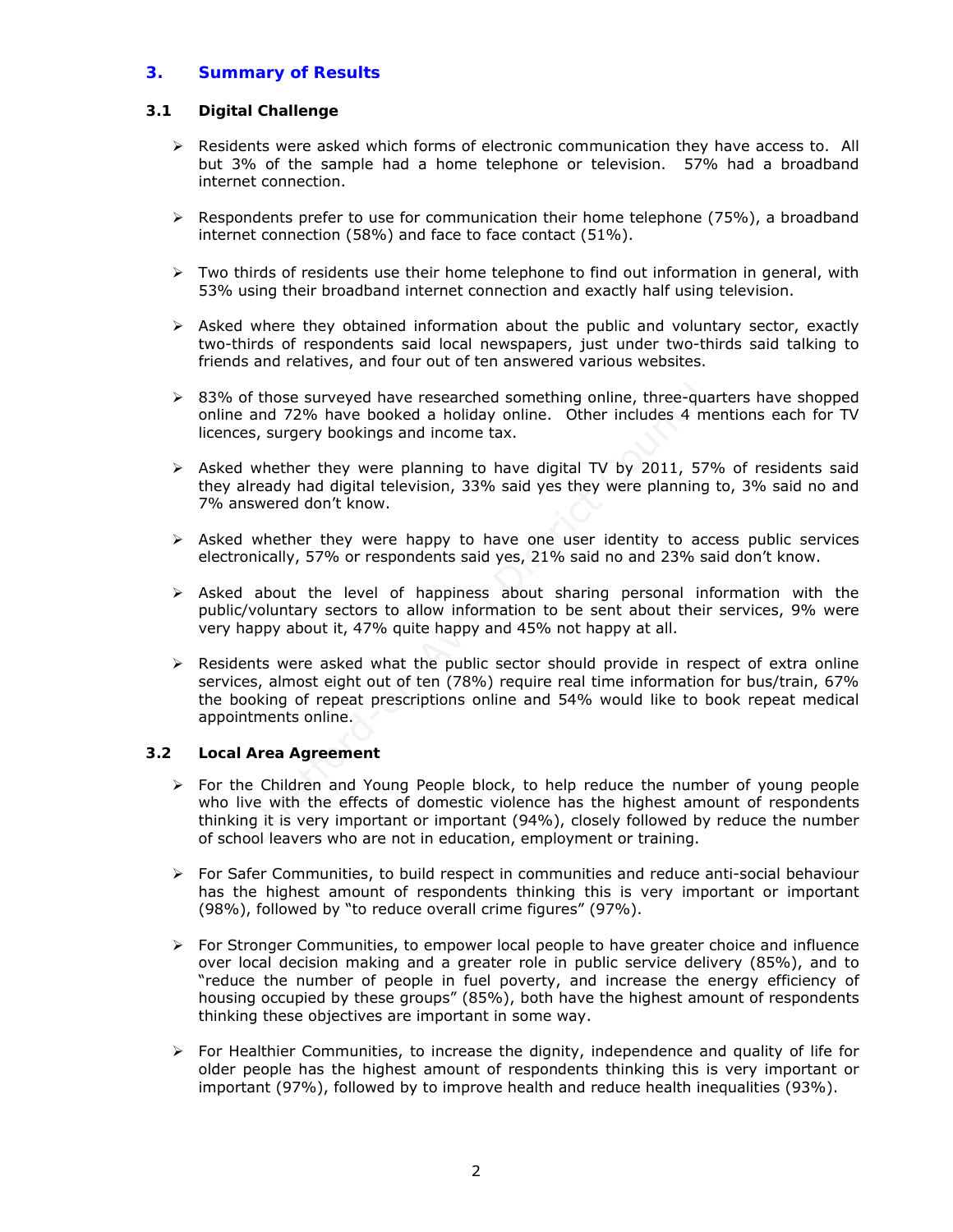- $\triangleright$  For the Economic Development block, to increase the number of adults with the skills and qualifications needed to be an effective member of the Warwickshire workforce (88%) has the highest amount of respondents thinking this is very important or important, closely followed by "to improve employment opportunities and support especially for the most economically disadvantaged" (86%).
- $\triangleright$  For Climate Change and Sustainability block, to improve the quality of the built environment – for example: dealing with litter, cleanliness, abandoned vehicles and fly tipping (97%) is the most important objective for residents, followed by the reduction in the amount of waste generated and increase recycling (92%).

### **3.3 Smoking**

- $\geq 15\%$  of respondents have regular smokers in their home.
- $\triangleright$  Asked where they smoke in the house, 43% smoke in outside areas only, just over a quarter (26%) smoke only in living areas, 16% smoke only in rooms away from the children and 7% smoke in other areas, i.e. bedroom, kitchen.
- $\geq$  44% of smokers said it was likely that they would have a smoke free home within the next twelve months.
- $\triangleright$  Two-thirds of respondents who are ready to stop smoking now would go to their GP for help.

### **3.4 Healthy Eating**

- $\triangleright$  Asked how many portions of fruit and vegetables were eaten by respondents yesterday, 22% had four portions, 21% had five and 18% three. Just 2% claimed to have had none.
- $\triangleright$  Respondents were asked whether they felt overweight, underweight or the correct weight. 7% said they felt very overweight; exactly a half slightly overweight; 37% the correct weight for their height; and 5% slightly underweight.
- $\triangleright$  Two-thirds of residents do not want any help to eat healthily and control their weight, just under a fifth wish to receive help to become more active, and 13% require individualised dietary help.

### **3.5 Safer Neighbourhoods**

 $\triangleright$  Of those surveyed, 15% know how to contact their local Safer Neighbourhood Team; one in ten know their local Safer Neighbourhood Police of Community Support Officer by sight or name; 13% think the Team is tackling things that matter to the community and 11% have confidence in the Safer Neighbourhood Team. of smokers said it was likely that they would have a smoke f<br>welve months.<br>hirds of respondents who are ready to stop smoking now wou<br>**hy Eating**<br>low many portions of fruit and vegetables were eaten by res<br>had four portion

### **3.6 Renewable Energy**

- $\triangleright$  Asked if residents were considering installing renewable energy in their home, 7% indicated definitely; 27% said possibly; 18% said possibly not; 26% definitely not; and 23% were not sure if they would.
- $\triangleright$  Asked if they thought it acceptable for a neighbour to install a wind turbine on their roof; one in five said definitely; three out of ten possibly; 16% possibly not; 19% definitely not; and 14% not sure.
- $\triangleright$  Asked which energy saving measures they have in their home, 84% of respondents have double glazing, three-quarters have energy saving light bulbs and seven out of ten have improved roof insulation. 3% have solar panels in the District.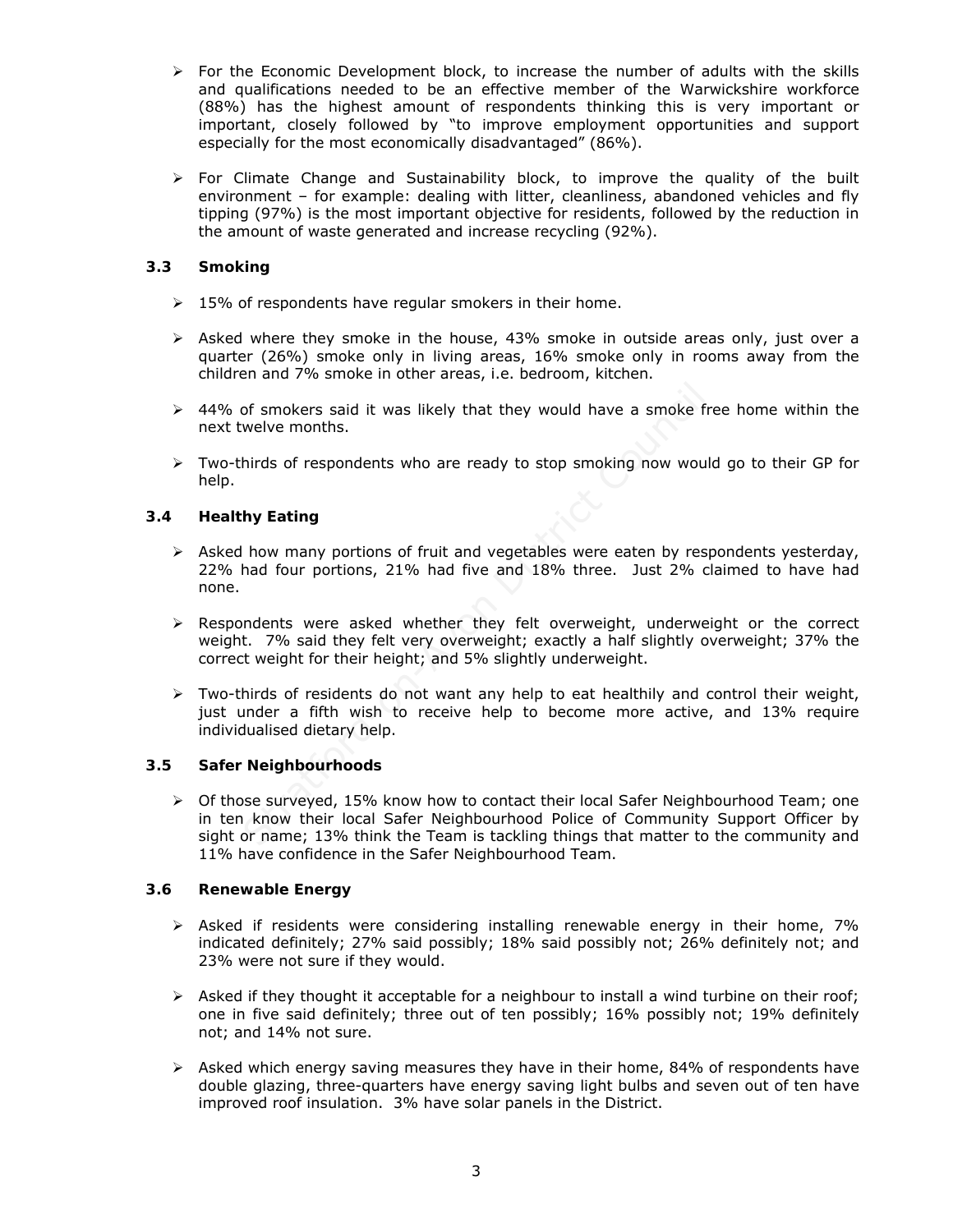### **4.0 Results in Detail**

### **4.1 Digital Challenge**

Stratford-on-Avon is through to the final stage of the Digital Challenge Competition. This is a government run competition to promote the development of e-enabled local public services. Stratford's Vision is to promote social inclusion by bringing multi-agency services, learning opportunities and entertainment to the fingertips of those living in or wanting to visit the District. The prize is £7million pounds. If Stratford on Avon's bid is successful, this will help to improve community cohesion by creating a Digital Community where traditional barriers no longer apply. The 'Digital Community' will deliver real advantages for residents to interact with health, voluntary and Local Authority services. It will also enable access to learning opportunities and entertainment for those who wish to participate.

Residents were asked which forms of electronic communication they have access to. All but 3% of the sample had a home telephone or television. 57% had a broadband internet connection.

### **Table 1: Which of the following forms of electronic communication do you currently have access to?**

| have access to?                                                                                                                                                                                                                                                          |      |  |      |
|--------------------------------------------------------------------------------------------------------------------------------------------------------------------------------------------------------------------------------------------------------------------------|------|--|------|
|                                                                                                                                                                                                                                                                          | Nos. |  | %    |
| Home telephone                                                                                                                                                                                                                                                           | 672  |  | 96.7 |
| Television                                                                                                                                                                                                                                                               | 672  |  | 96.7 |
| Mobile telephone                                                                                                                                                                                                                                                         | 611  |  | 87.9 |
| Broadband internet connection                                                                                                                                                                                                                                            | 397  |  | 57.1 |
| Interactive services via digital TV                                                                                                                                                                                                                                      | 259  |  | 37.3 |
| Dial-up internet connection                                                                                                                                                                                                                                              | 165  |  | 23.7 |
| Asked what face to face contact they would prefer, 86 people (68%) said<br>people (36%) said their local authority and 19 residents (14%) said financial<br>Table 2: What are the top three forms of communication that you wo<br>(regardless of current accessibility)? |      |  |      |
|                                                                                                                                                                                                                                                                          |      |  | Nos. |
| Home telephone                                                                                                                                                                                                                                                           |      |  | 522  |
| Broadband internet connection                                                                                                                                                                                                                                            | 403  |  |      |
| Face to face contact (e.g. Council Offices, GP Surgery, etc)                                                                                                                                                                                                             | 356  |  |      |
| Mobile telephone                                                                                                                                                                                                                                                         |      |  | 231  |

Respondents prefer to use for communication their home telephone (75%), a broadband internet connection (58%) and face to face contact (51%).

Asked what face to face contact they would prefer, 86 people (68%) said with their G.P., 48 people (36%) said their local authority and 19 residents (14%) said financial services.

### **Table 2: What are the top three forms of communication that you would prefer to use (regardless of current accessibility)?**

|                                                              | Nos. | $\%$ |
|--------------------------------------------------------------|------|------|
| Home telephone                                               | 522  | 75.3 |
| Broadband internet connection                                | 403  | 58.2 |
| Face to face contact (e.g. Council Offices, GP Surgery, etc) | 356  | 51.4 |
| Mobile telephone                                             | 231  | 33.3 |
| Word of mouth                                                | 209  | 30.2 |
| Television                                                   | 183  | 26.4 |
| Interactive services via digital TV (e.g. Sky, Cable)        | 69   | 10.0 |
| Dial-up internet connection                                  | 52   | 7.5  |

Two thirds of residents use their home telephone to find out information in general, with 53% using their broadband internet connection and exactly half using television.

Asked what face to face contact they use to find out information in general, 61 residents (55%) said with their G.P, 34 people (38%) said their local authority and 11 residents (10%) said the Library.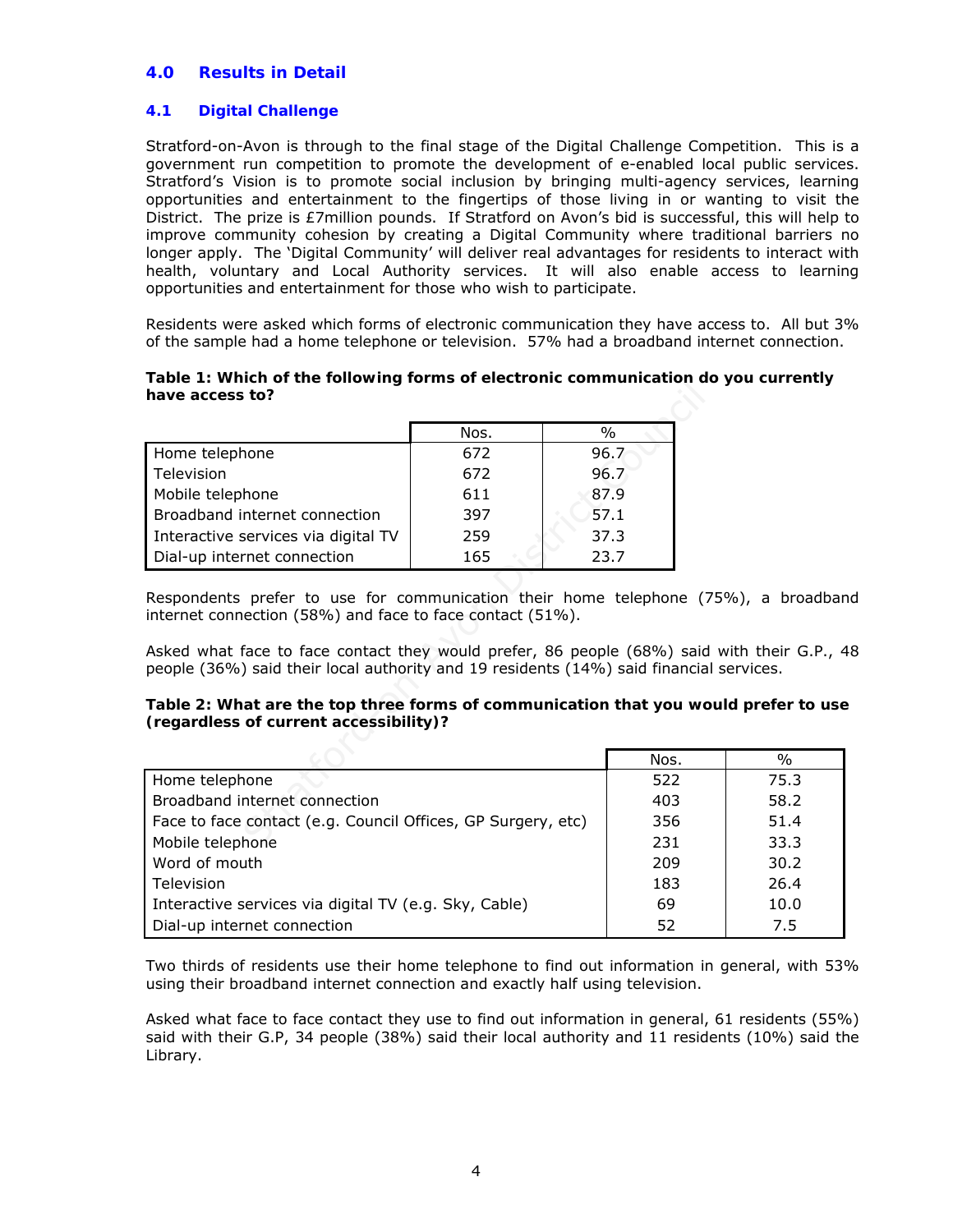### **Table 3: Which of the following methods do you use to find out information in general?**

|                                                              | Nos. | $\frac{0}{0}$ |
|--------------------------------------------------------------|------|---------------|
| Home telephone                                               | 462  | 67.2          |
| Broadband internet connection                                | 366  | 53.2          |
| Television                                                   | 338  | 49.1          |
| Word of mouth                                                | 322  | 46.8          |
| Face to face contact (e.g. Council Offices, GP Surgery, etc) | 222  | 32.3          |
| Mobile telephone                                             | 133  | 19.3          |
| Dial-up internet connection                                  | 109  | 15.8          |
| Interactive services via digital TV (e.g. Sky, Cable)        | 50   | 7.3           |

Those who were unable to use their preferred form of communication, cited expense and access to the Internet as the two main barriers.

**Chart 1:** 

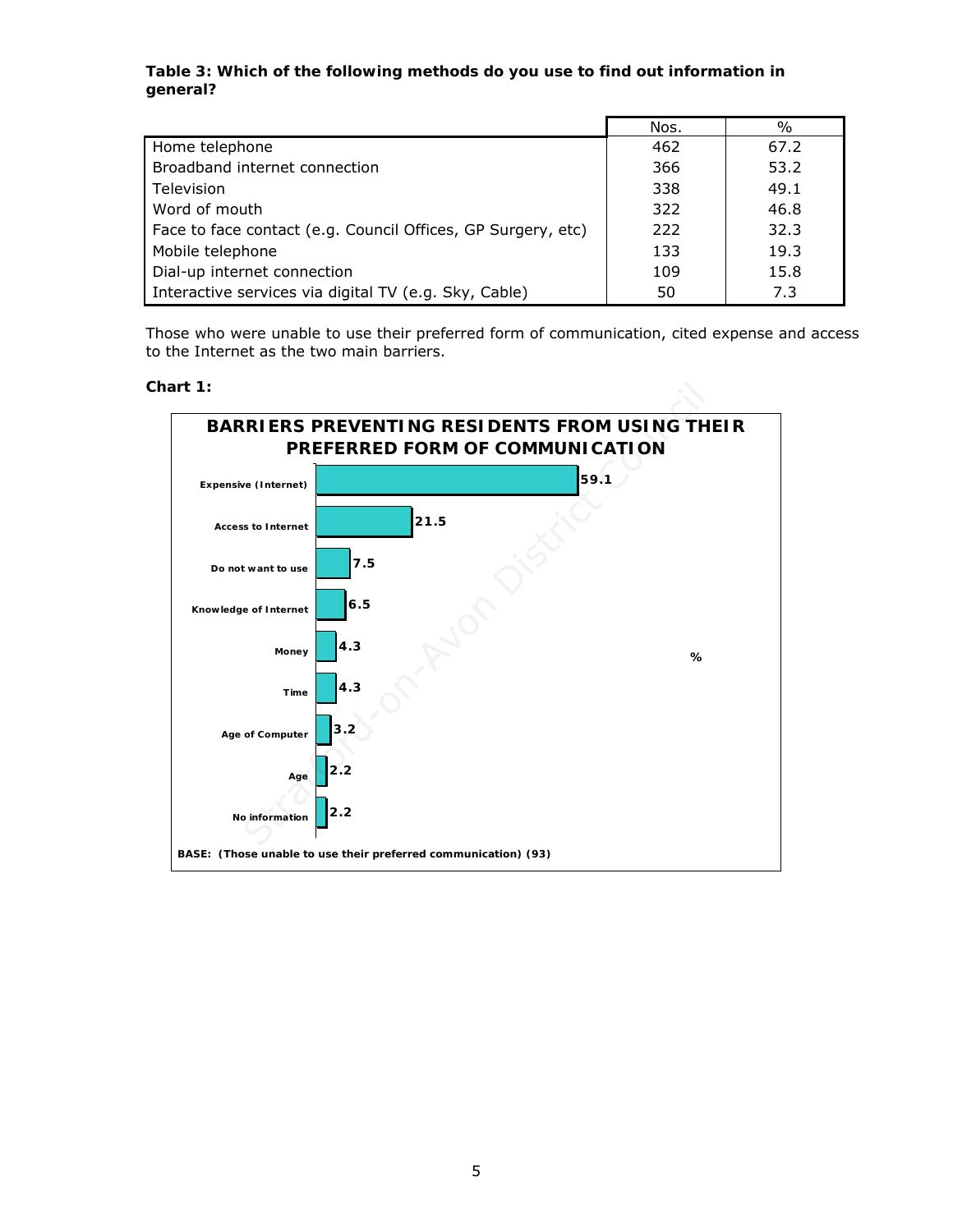Asked where they obtained information about the public and voluntary sector, exactly twothirds of respondents said local newspapers, just under two-thirds said talking to friends and relatives, and four out of ten answered various websites.

Other ways included work (4 mentions), Churches (4 mentions) and Age Concern (3 mentions).



### **Chart 2:**

83% of those surveyed have researched something online, three-quarters have shopped online and 72% have booked a holiday online. Other includes 4 mentions each for TV licences, surgery bookings and income tax.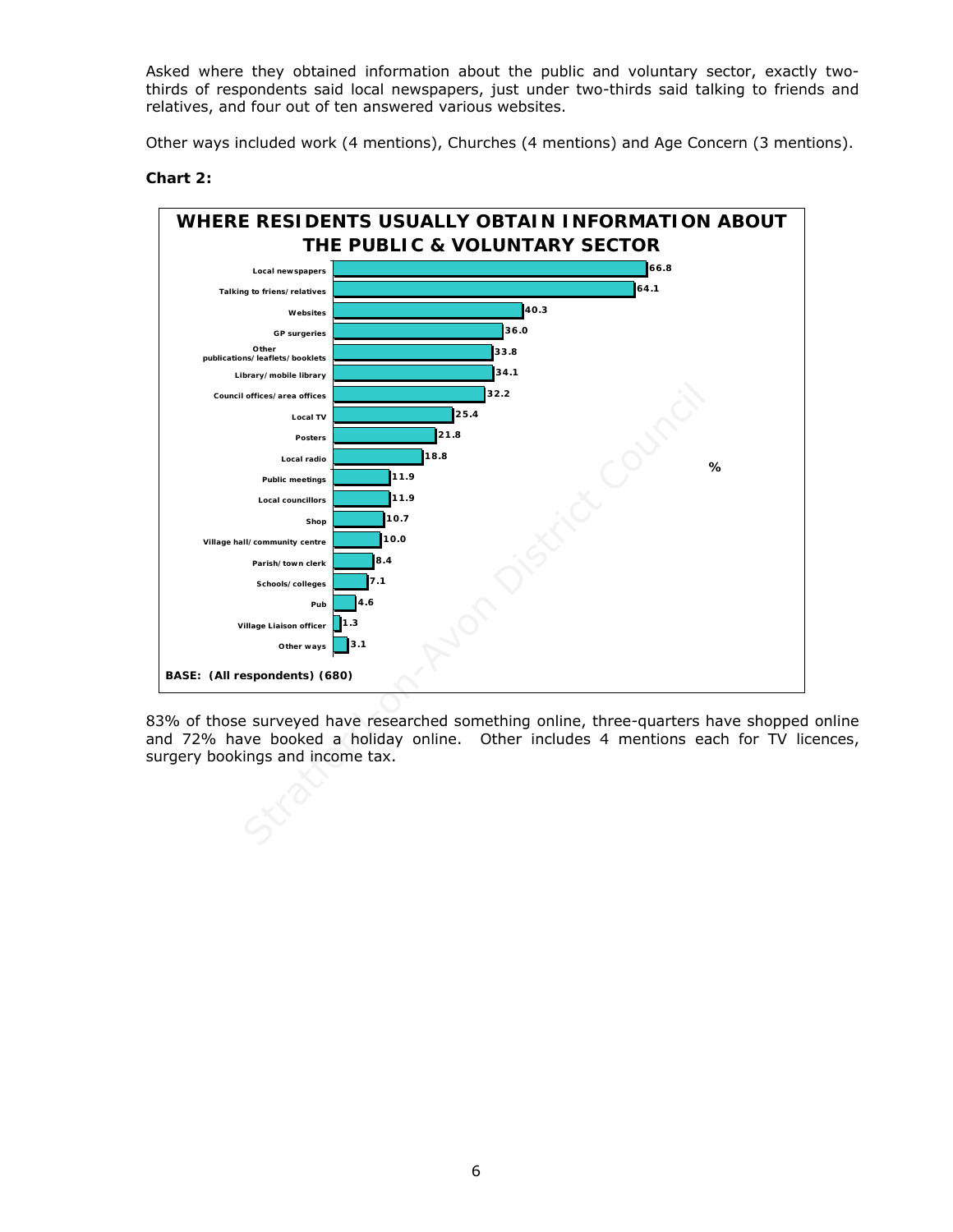**Chart 3:** 



### **Table 4: What, if any, services do you feel you have difficulty obtaining / accessing?**

| 15.2<br><b>Training courses</b>                                                        |      |      |
|----------------------------------------------------------------------------------------|------|------|
|                                                                                        |      |      |
| 14.0<br>Contacting other public<br>services                                            |      |      |
| 9.6<br>Other                                                                           |      |      |
| BASE: (All respondents) (534)                                                          |      |      |
|                                                                                        |      |      |
| The main service residents had difficulty in accessing were those of local councils.   |      |      |
| Table 4: What, if any, services do you feel you have difficulty obtaining / accessing? |      |      |
|                                                                                        |      |      |
| (Mentions 6 or more)                                                                   | Nos. | $\%$ |
| Local Council                                                                          | 17   | 17.2 |
| Internet                                                                               | 13   | 13.1 |
| Police                                                                                 | 12   | 12.8 |
| Dr. appointments/surgery                                                               | 10   | 10.6 |
| Utilities/B.T                                                                          | 9    | 9.1  |
| Environmental offices                                                                  |      | 7.1  |
| N.H.S                                                                                  | 6    | 6.1  |
| Social Services                                                                        | 6    |      |
|                                                                                        |      | 6.1  |

A quarter of respondents felt services were difficult to gain access to because it was not easy to speak to the right person.

### **Table 5: Why are these services difficult to gain access to?**

| (Mentions 6 or more)                      | Nos. | $\%$ |
|-------------------------------------------|------|------|
| Not easy to speak to right person         | 25   | 24.5 |
| Not available                             | 16   | 15.7 |
| Too slow                                  | 14   | 13.7 |
| Lack of information/incorrect information | 9    | 8.8  |
| Staff not trained                         | b    | 5.9  |

Asked whether they were planning to have digital TV by 2011, 57% of residents said they already had digital television, 33% said yes they were planning to, 3% said no and 7% answered don't know.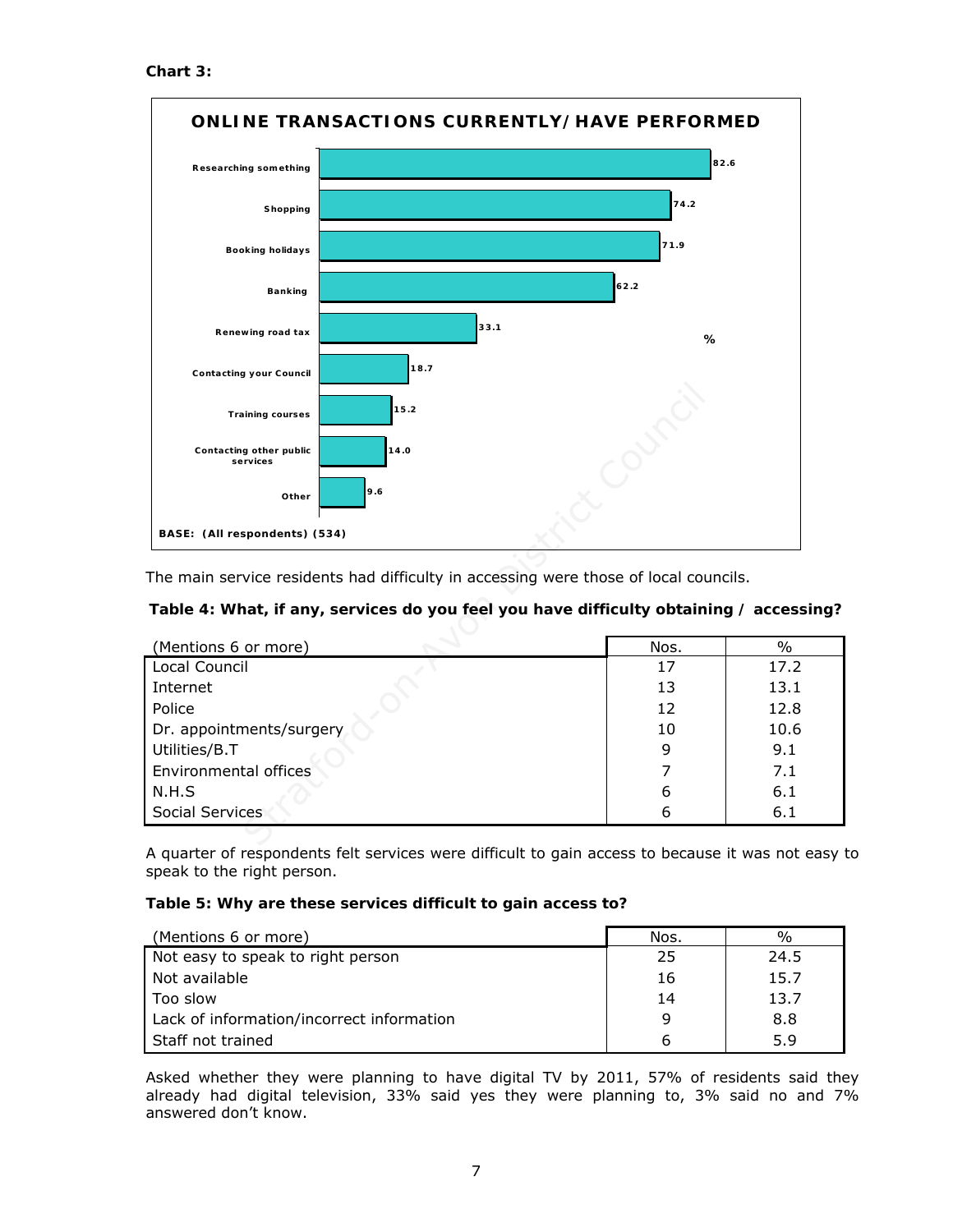Asked why they answered no or don't know, 17 residents (30%) responded "look at prices", 10 respondents (18%) said "will see in 2011" and 10 people (18%) claimed they did not know anything about it.

### **Chart 4:**

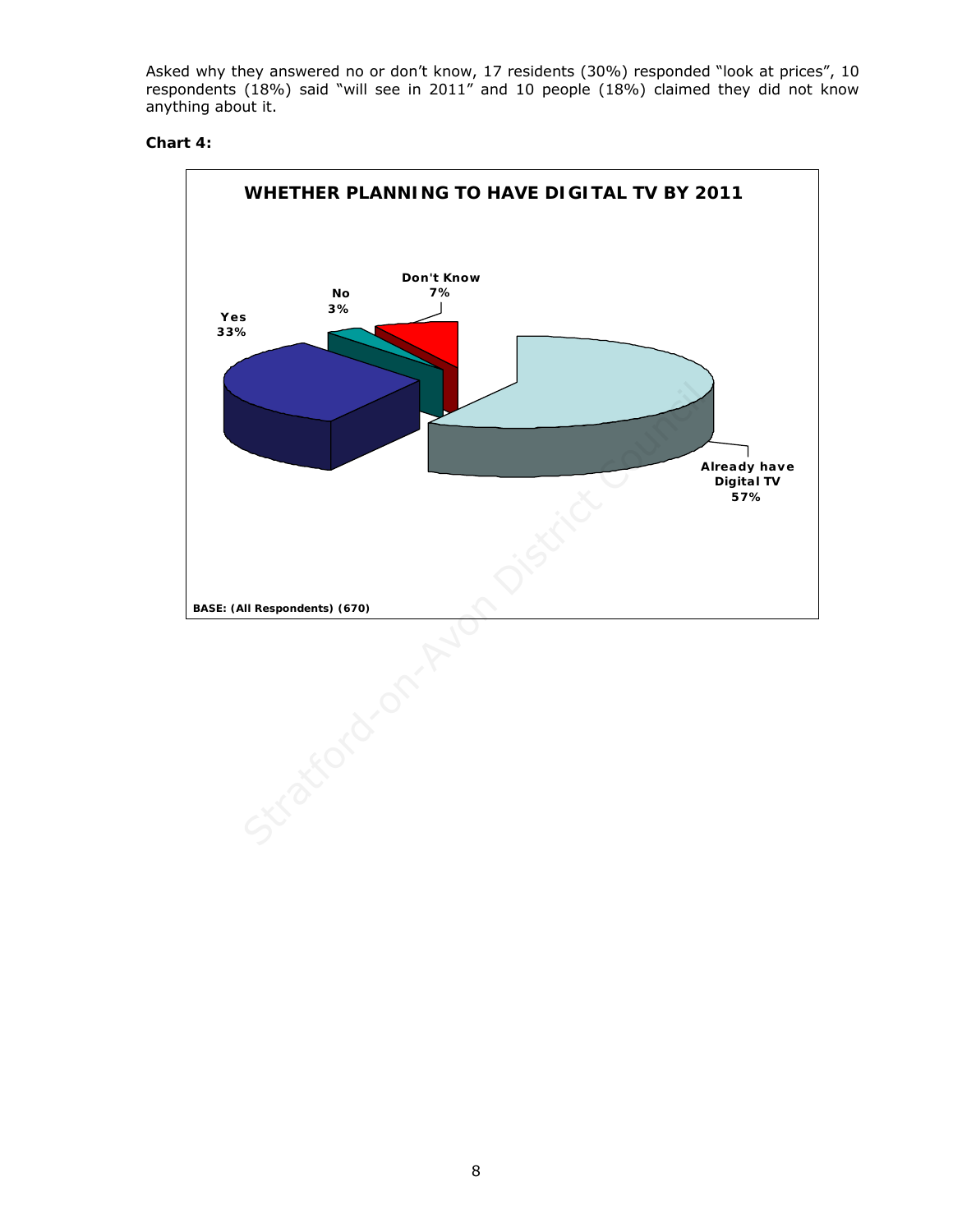Asked whether they were happy to have one user identity to access public services electronically, 57% or respondents said yes, 21% said no and 23% said don't know.

Those who answered no were asked why they answered that way. Exactly two-thirds stated security breaches and fraud as the main reason, followed by one in ten needing choice and 7% preferring to talk / face to face.



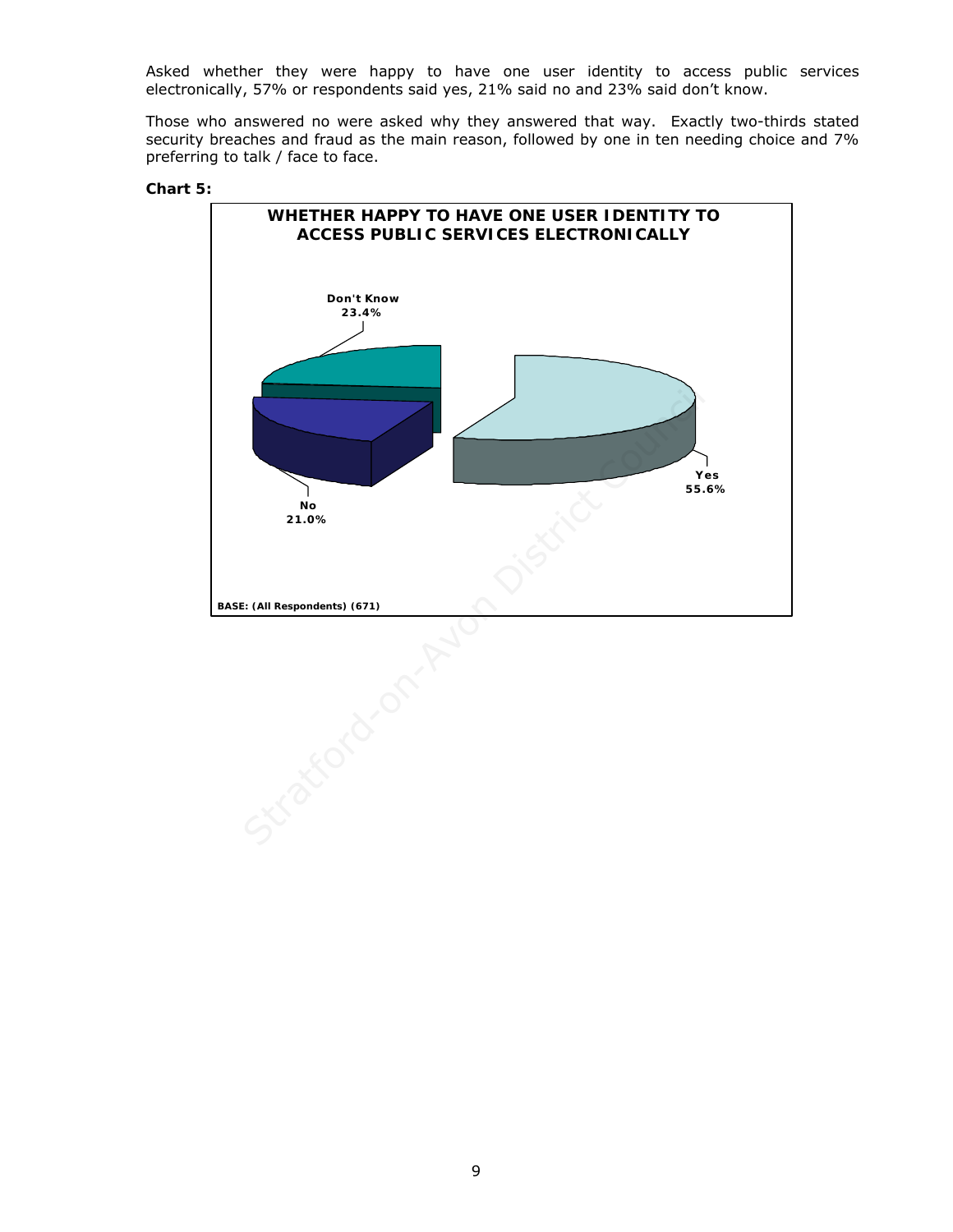Asked about the level of happiness about sharing personal information with the public/voluntary sectors to allow information to be sent about their services, 9% were very happy about it, 47% quite happy and 45% not happy at all.

### **Chart 6:**



The two main barriers preventing residents from using their preferred form of communication were the expense of having the Internet and access issues.

### **Chart 7:**

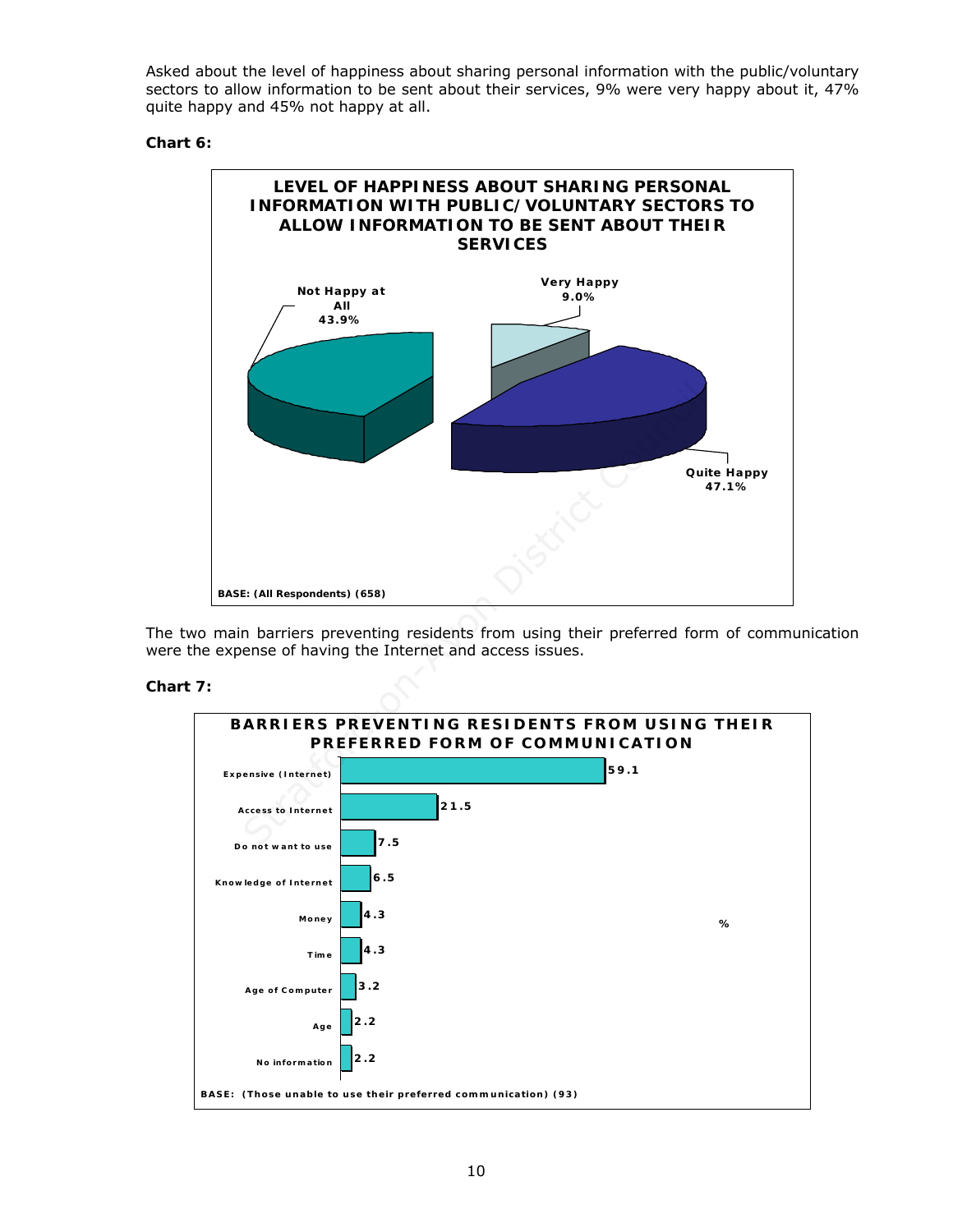Residents were asked what the public sector should provide in respect of extra online services, almost eight out of ten (78%) require real time information for bus/train, 67% the booking of repeat prescriptions online and 54% would like to book repeat medical appointments online.

### **Chart 8:**



The public were asked to comment on what difference it would make to them if SDC were successful in their bid. 22% cited it would make very little difference, 19% said it gave easier access and 12% felt it would save time and less queuing.

### **Table 6: The difference it will make if Stratford-on-Avon District Council is successful in winning their bid.**

| (Mentions 4% or more)                               | Nos. | $\%$ |
|-----------------------------------------------------|------|------|
| Very little                                         | 97   | 22.4 |
| Easier access                                       | 83   | 19.1 |
| Saves time/no queuing/travelling into town/on phone | 52   | 12.0 |
| Not sure                                            | 44   | 10.1 |
| Nothing                                             | 43   | 9.9  |
| Convenience/access at times to suit me              | 38   | 8.8  |
| More services on-line                               | 31   | 7.1  |
| Encourage me to use services/more                   | 19   | 4.4  |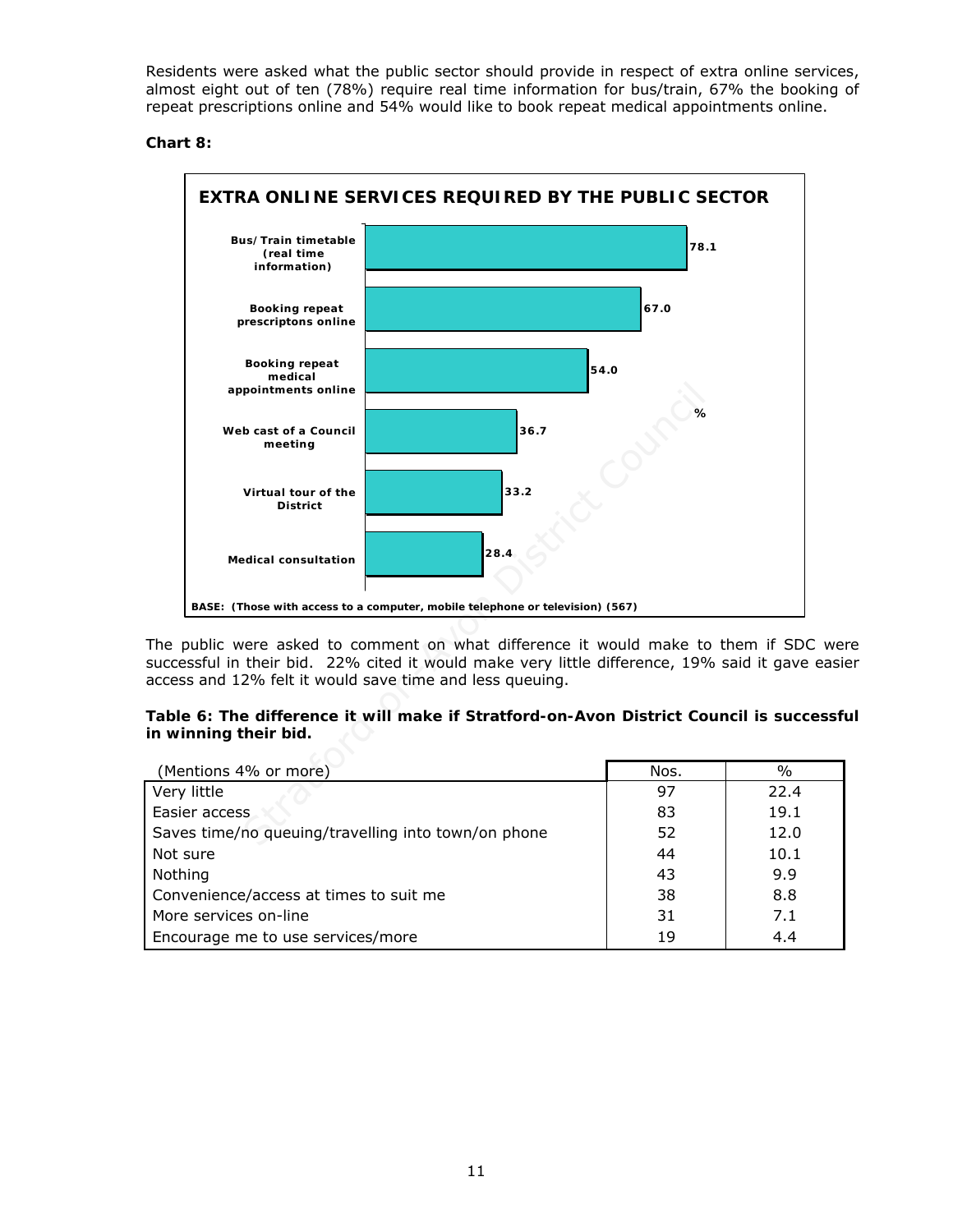### **4.2 Local Area Agreement**

The Local Area Agreement (LAA) is a contract between central government and local areas to deliver the priorities of local people. The LAA involves all partners agreeing to work together to find better solutions to local issues. The LAA is not a Warwickshire County Council initiative but is something that is shared by all of the partners in the public sector in Warwickshire. LAAs operate over a three-year time scale and involve negotiations with the Regional Government Office acting on behalf of government as a whole. The LAA provides localities with a real opportunity to agree on outcomes and to pool resources whether these are derived locally, regionally or from central government. Over the past few months the Councils in Warwickshire and many other organisations have been working together to try to identify some key issues in Warwickshire which can only properly be sorted out through them working together more effectively than they have done previously.

These issues have been arranged under six themes:

- Children and Young People
- Safer Communities
- Stronger Communities
- Healthier Communities and Older People
- Economic Development and Enterprise
- Climate Change and Sustainability

 In the questionnaire, the objectives arrived at for each of the themes were included and residents were asked to go through each objective and indicate how important they were to them.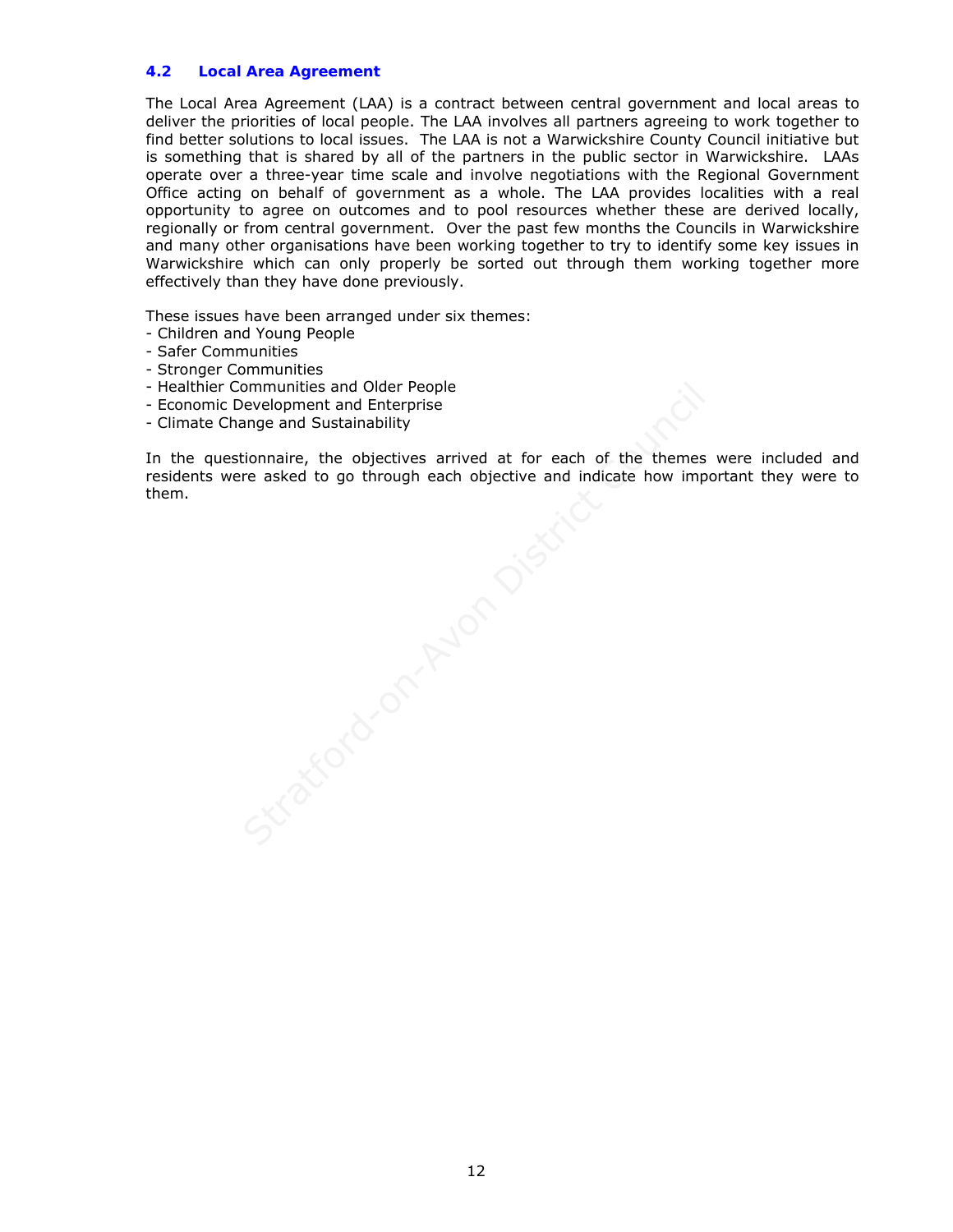### **4.2.1 Children and Young People**

To help reduce the number of young people who live with the effects of domestic violence has the highest amount of respondents thinking it is very important or important (94%), closely followed by reduce the number of school leavers who are not in education, employment or training.

|                                                                                                                                                                             |             | <b>Very</b> |           | <b>Neither</b><br>Important<br>nor Not | <b>Not</b> | Not at all |
|-----------------------------------------------------------------------------------------------------------------------------------------------------------------------------|-------------|-------------|-----------|----------------------------------------|------------|------------|
| <b>OBJECTIVE</b>                                                                                                                                                            | <b>BASE</b> | Important   | Important | Important                              | Important  | Important  |
| Help reduce the number of<br>young people who live with the<br>effects of domestic violence                                                                                 | 685         | 67.0%       | 27.3%     | 5.3%                                   | 0.3%       | 0.1%       |
| Reduce the number of school<br>leavers who are not in<br>education, employment or<br>training                                                                               | 684         | 55.8%       | 38.2%     | 4.7%                                   | 1.0%       | 0.3%       |
| Reduce the number of<br>unplanned/unwanted<br>pregnancies among those<br>under 18 years                                                                                     | 685         | 63.6%       | 28.2%     | 6.0%                                   | 1.3%       | 0.9%       |
| Help young people access<br>information about the effects<br>of alcohol and, in serious<br>cases, provide specialist<br>treatment and services                              | 685         | 53.0%       | 37.2%     | 8.2%                                   | 1.3%       | 0.3%       |
| Increase the number of schools<br>promoting healthy lifestyles                                                                                                              | 686         | 51.3%       | 38.5%     | 8.9%                                   | 0.9%       | 0.4%       |
| Improve opportunities for<br>young people to enjoy<br>constructive activities outside<br>of school hours and in school<br>holidays                                          | 685         | 48.6%       | 40.4%     | 8.3%                                   | 1.6%       | 1.0%       |
| Reduce obesity levels in school<br>age children                                                                                                                             | 682         | 50.4%       | 37.1%     | 10.6%                                  | 1.5%       | 0.4%       |
| <b>Enhance young people's</b><br>perception of safety in the<br>community                                                                                                   | 683         | 40.4%       | 46.6%     | 11.0%                                  | 1.9%       | 0.1%       |
| Develop the educational<br>achievements of Young People<br>in Warwickshire with particular<br>attention to those who have<br>difficulty in achieving good<br><b>results</b> | 680         | 35.1%       | 51.2%     | 10.9%                                  | 2.4%       | 0.4%       |
| Provide a countywide network<br>of professionals who specialize<br>in providing support to<br>parents, children and families<br>facing difficulties                         | 680         | 30.3%       | 46.3%     | 15.6%                                  | 6.2%       | 1.6%       |
| Increase the participation of<br>children, young people and<br>families in influencing the<br>development and evaluation of<br>services                                     | 678         | 24.2%       | 50.3%     | 19.5%                                  | 4.6%       | 1.5%       |
| Reduce the number of fixed<br>term and permanent exclusions<br>from schools in Warwickshire                                                                                 | 665         | 18.5%       | 40.8%     | 26.8%                                  | 10.4%      | 3.6%       |

### **Table 7: The extent felt that each of our objectives is important in Warwickshire.**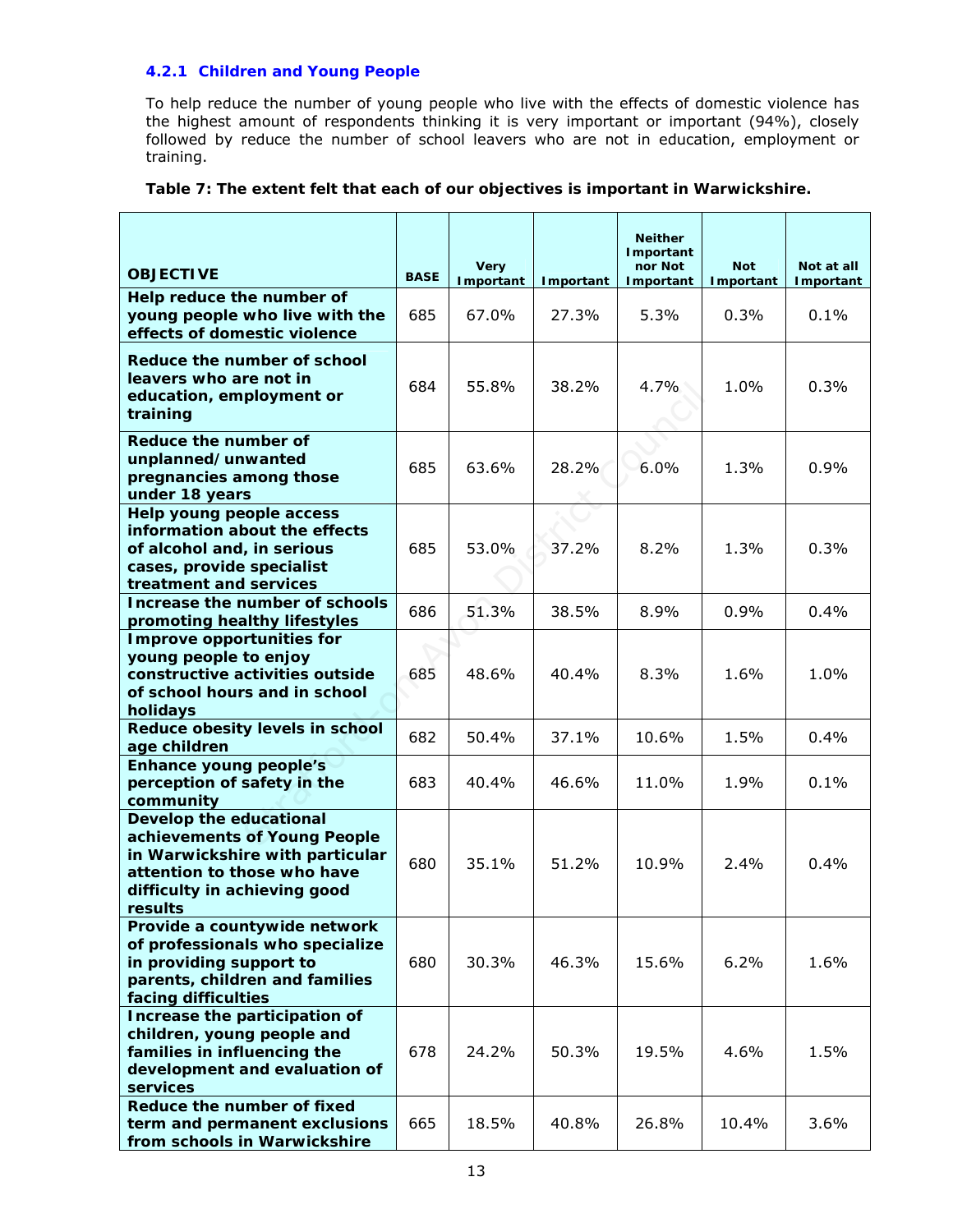To reduce the number of school leavers who are not in education, employment or training is the most important objective for residents (22%), followed by "reduce the number of unplanned/unwanted pregnancies among those under 18 years" (19%).

### **Table 8: Most Important Objective**

| <b>OBJECTIVE</b>                                                                                                                                                                                                                  | %     |  |  |  |
|-----------------------------------------------------------------------------------------------------------------------------------------------------------------------------------------------------------------------------------|-------|--|--|--|
| Reduce the number of school leavers who are not in education, employment<br>or training                                                                                                                                           | 21.6  |  |  |  |
| Reduce the number of unplanned/unwanted pregnancies among those<br>under 18 years                                                                                                                                                 | 19.3  |  |  |  |
| Help reduce the number of young people who live with the effects of<br>domestic violence                                                                                                                                          | 16.0  |  |  |  |
| Improve opportunities for young people to enjoy constructive activities<br>outside of school hours and in school holidays                                                                                                         | 11.5  |  |  |  |
| Provide a countywide network of professionals who specialize in providing<br>support to parents, children and families facing difficulties                                                                                        | 8.1   |  |  |  |
| Develop the educational achievements of Young People in Warwickshire<br>with particular attention to those who have difficulty in achieving good<br>results                                                                       | 6.7   |  |  |  |
| Help young people access information about the effects of alcohol and, in<br>serious cases, provide specialist treatment and services                                                                                             | 6.3   |  |  |  |
| Reduce obesity levels in school age children                                                                                                                                                                                      | 4.9   |  |  |  |
| Increase the number of schools promoting healthy lifestyles                                                                                                                                                                       | 4.6   |  |  |  |
| Increase the participation of children, young people and families in<br>influencing the development and evaluation of services                                                                                                    | 3.4   |  |  |  |
| Enhance young people's perception of safety in the community                                                                                                                                                                      | 3.0   |  |  |  |
| Reduce the number of fixed term and permanent exclusions from schools in<br>Warwickshire                                                                                                                                          | 0.9   |  |  |  |
| <b>BASE</b>                                                                                                                                                                                                                       | (670) |  |  |  |
| Other objectives which the public think local authorities should be addressing are: Respect:<br>themselves/others/the community (17%); Crime/ASB/vandalism (10%);<br>Drug<br>abuse/awareness (10%); and Educate the Parents (9%). |       |  |  |  |
|                                                                                                                                                                                                                                   |       |  |  |  |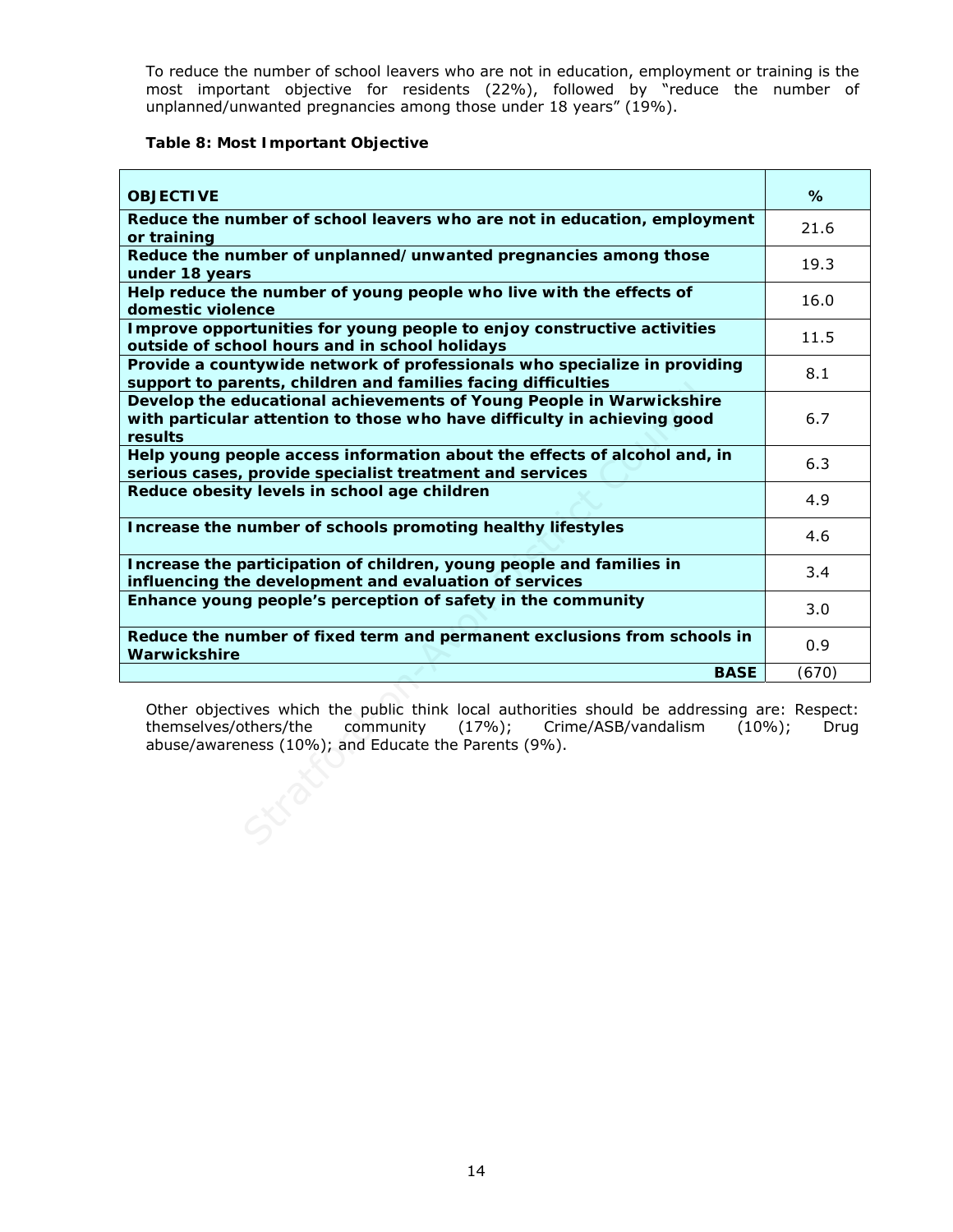### **4.2.2 Safer Communities**

To build respect in communities and reduce anti-social behaviour has the highest amount of respondents thinking this is very important or important (98%), followed by "to reduce overall crime figures" (97%).

| <b>OBJECTIVE</b>                                                                                                                                                                                               | <b>BASE</b> | <b>Very</b><br>Important | Important | <b>Neither</b><br>Important<br>nor Not<br>Important | <b>Not</b><br>Important | Not at all<br>Important |
|----------------------------------------------------------------------------------------------------------------------------------------------------------------------------------------------------------------|-------------|--------------------------|-----------|-----------------------------------------------------|-------------------------|-------------------------|
| <b>Build respect in communities</b><br>and reduce anti-social<br>behaviour                                                                                                                                     | 685         | 75.9%                    | 22.5%     | 1.3%                                                | 0.3%                    | $0.0\%$                 |
| <b>Reduce overall crime figures</b>                                                                                                                                                                            | 688         | 68.9%                    | 28.5%     | 2.5%                                                | 0.0%                    | 0.1%                    |
| Reduce the proportion of<br>offenders who re-offend                                                                                                                                                            | 686         | 59.0%                    | 34.7%     | 5.1%                                                | 0.7%                    | 0.4%                    |
| Reduce the harm caused by<br>illegal drugs and reduce the<br>perceptions of local drug<br>dealing and drug use as a<br>problem                                                                                 | 674         | 65.4%                    | 27.4%     | 5.2%                                                | 1.3%                    | 0.6%                    |
| <b>Reduce road casualties</b>                                                                                                                                                                                  | 680         | 48.7%                    | 40.1%     | 9.1%                                                | 1.6%                    | $0.4\%$                 |
| Reassure the public and<br>reduce fear of crime                                                                                                                                                                | 683         | 45.5%                    | 40.0%     | 10.2%                                               | 3.8%                    | 0.4%                    |
| Increase domestic fire safety<br>and reduce arson                                                                                                                                                              | 684         | 30.0%                    | 54.7%     | 12.9%                                               | 1.8%                    | 0.7%                    |
| To build respect in communities and reduce anti-social behaviour is the most important<br>objective to the public (40%), followed by reduce overall crime figures (25%).<br>Table 10: Most Important Objective |             |                          |           |                                                     |                         |                         |
| <b>OBJECTIVE</b>                                                                                                                                                                                               |             |                          |           |                                                     |                         | %                       |
| Build respect in communities and reduce anti-social behaviour                                                                                                                                                  |             |                          |           |                                                     |                         | 40.3                    |
| <b>Reduce overall crime figures</b>                                                                                                                                                                            |             |                          |           |                                                     |                         | 24.6                    |
| Reduce the harm caused by illegal drugs and reduce the perceptions of local<br>drug dealing and drug use as a problem                                                                                          |             |                          |           |                                                     |                         | 18.6                    |
| Reassure the public and reduce fear of crime                                                                                                                                                                   |             |                          |           |                                                     |                         | 7.8                     |

### **Table 9: The extent felt that each of our objectives is important in Warwickshire.**

### **Table 10: Most Important Objective**

| <b>OBJECTIVE</b>                                                            | %    |
|-----------------------------------------------------------------------------|------|
| Build respect in communities and reduce anti-social behaviour               | 40.3 |
| Reduce overall crime figures                                                | 24.6 |
| Reduce the harm caused by illegal drugs and reduce the perceptions of local | 18.6 |
| drug dealing and drug use as a problem                                      |      |
| Reassure the public and reduce fear of crime                                | 7.8  |
| Reduce the proportion of offenders who re-offend                            | 7.1  |
| <b>Reduce road casualties</b>                                               | 5.5  |
| Increase domestic fire safety and reduce arson                              | 0.9  |
| <b>BASE</b>                                                                 | 678  |

Other objectives which the public think local authorities should be addressing are: More police presence/on foot/with powers/better response (40%) and increase penalties/tougher sentences (13%).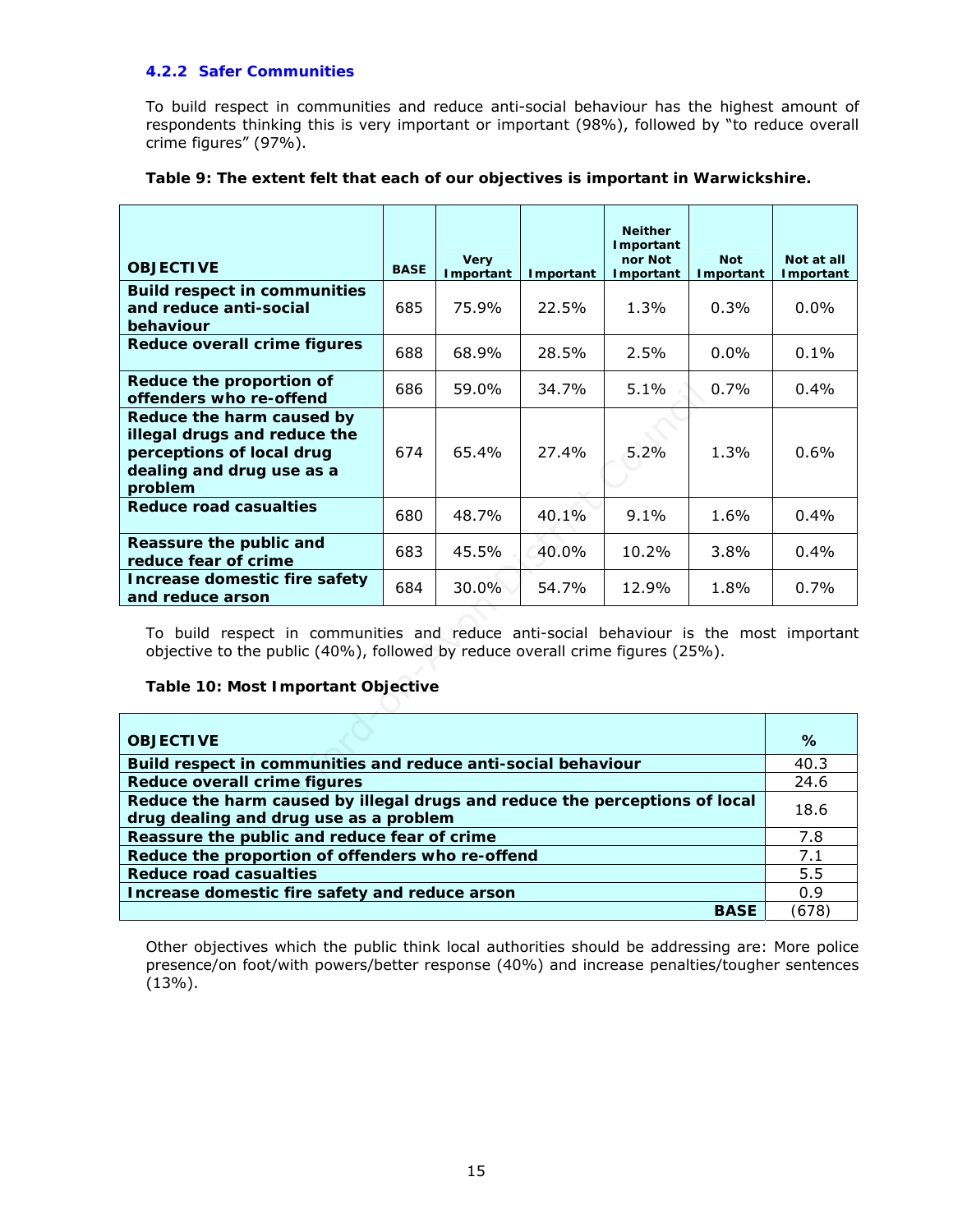### **4.2.3 Stronger Communities**

To empower local people to have greater choice and influence over local decision making and a greater role in public service delivery (85%), and to "reduce the number of people in fuel poverty, and increase the energy efficiency of housing occupied by these groups" (85%), both have the highest amount of respondents thinking these objectives are important in some way.

| <b>OBJECTIVE</b>                                                                                                                                                                                                                                                                                                                              | <b>BASE</b> | <b>Very</b><br>Important | Important | <b>Neither</b><br>Important<br>nor Not<br>Important | <b>Not</b><br>Important | Not at all<br>Important |  |
|-----------------------------------------------------------------------------------------------------------------------------------------------------------------------------------------------------------------------------------------------------------------------------------------------------------------------------------------------|-------------|--------------------------|-----------|-----------------------------------------------------|-------------------------|-------------------------|--|
| <b>Empower local people to have</b>                                                                                                                                                                                                                                                                                                           |             |                          |           |                                                     |                         |                         |  |
| greater choice and influence                                                                                                                                                                                                                                                                                                                  |             |                          |           |                                                     |                         |                         |  |
| over local decision making                                                                                                                                                                                                                                                                                                                    | 683         | 40.4%                    | 44.9%     | 11.6%                                               | 2.8%                    | 0.3%                    |  |
| and a greater role in public                                                                                                                                                                                                                                                                                                                  |             |                          |           |                                                     |                         |                         |  |
| service delivery                                                                                                                                                                                                                                                                                                                              |             |                          |           |                                                     |                         |                         |  |
| Reduce the number of people                                                                                                                                                                                                                                                                                                                   |             |                          |           |                                                     |                         |                         |  |
| in fuel poverty, and increase                                                                                                                                                                                                                                                                                                                 |             |                          |           |                                                     |                         |                         |  |
| the energy efficiency of<br>housing occupied by these                                                                                                                                                                                                                                                                                         | 685         | 33.4%                    | 51.7%     | 12.8%                                               | 1.8%                    | 0.3%                    |  |
| groups                                                                                                                                                                                                                                                                                                                                        |             |                          |           |                                                     |                         |                         |  |
| Improve the quality of life for                                                                                                                                                                                                                                                                                                               |             |                          |           |                                                     |                         |                         |  |
| the most disadvantaged                                                                                                                                                                                                                                                                                                                        | 683         | 32.1%                    | 52.3%     | 13.0%                                               | 2.2%                    | $0.4\%$                 |  |
| people and neighbourhoods                                                                                                                                                                                                                                                                                                                     |             |                          |           |                                                     |                         |                         |  |
| Increase the availability of                                                                                                                                                                                                                                                                                                                  |             |                          |           |                                                     |                         |                         |  |
| affordable, appropriate and                                                                                                                                                                                                                                                                                                                   | 686         | 40.4%                    | 42.0%     | 13.0%                                               | 3.2%                    | 1.5%                    |  |
| decent housing                                                                                                                                                                                                                                                                                                                                |             |                          |           |                                                     |                         |                         |  |
| Increase community cohesion<br>and inclusion                                                                                                                                                                                                                                                                                                  | 676         | 26.5%                    | 49.9%     | 20.1%                                               | 2.4%                    | 1.2%                    |  |
| Increase the number of                                                                                                                                                                                                                                                                                                                        |             |                          |           |                                                     |                         |                         |  |
| people who engage in                                                                                                                                                                                                                                                                                                                          | 683         | 22.0%                    | 48.3%     | 25.5%                                               | 3.5%                    | 0.7%                    |  |
| volunteering                                                                                                                                                                                                                                                                                                                                  |             |                          |           |                                                     |                         |                         |  |
| "To empower local people to have greater choice and influence over local decision making and a<br>greater role in public service delivery" is the most important objective for a third of residents,<br>followed by "to increase the availability of affordable, appropriate and decent housing" (29%).<br>Table 12: Most Important Objective |             |                          |           |                                                     |                         |                         |  |
| <b>OBJECTIVE</b>                                                                                                                                                                                                                                                                                                                              |             |                          |           |                                                     | $\%$                    |                         |  |

### **Table 11: The extent felt that each of our objectives is important in Warwickshire.**

### **Table 12: Most Important Objective**

| <b>OBJECTIVE</b>                                                                                                                      | $\%$  |
|---------------------------------------------------------------------------------------------------------------------------------------|-------|
| Empower local people to have greater choice and influence over local<br>decision making and a greater role in public service delivery | 33.6  |
| Increase the availability of affordable, appropriate and decent housing                                                               | 28.7  |
| Improve the quality of life for the most disadvantaged people and<br>neighbourhoods                                                   | 13.1  |
| Reduce the number of people in fuel poverty, and increase the energy<br>efficiency of housing occupied by these groups                | 11.0  |
| Increase community cohesion and inclusion                                                                                             | 10.6  |
| Increase the number of people who engage in volunteering                                                                              | 5.7   |
| <b>BASE</b>                                                                                                                           | (672) |

Other objectives which the public think local authorities should be addressing are: Clubs/societies/community centres/groups (13%) and include community facilities/infrastructure when building new houses (5%).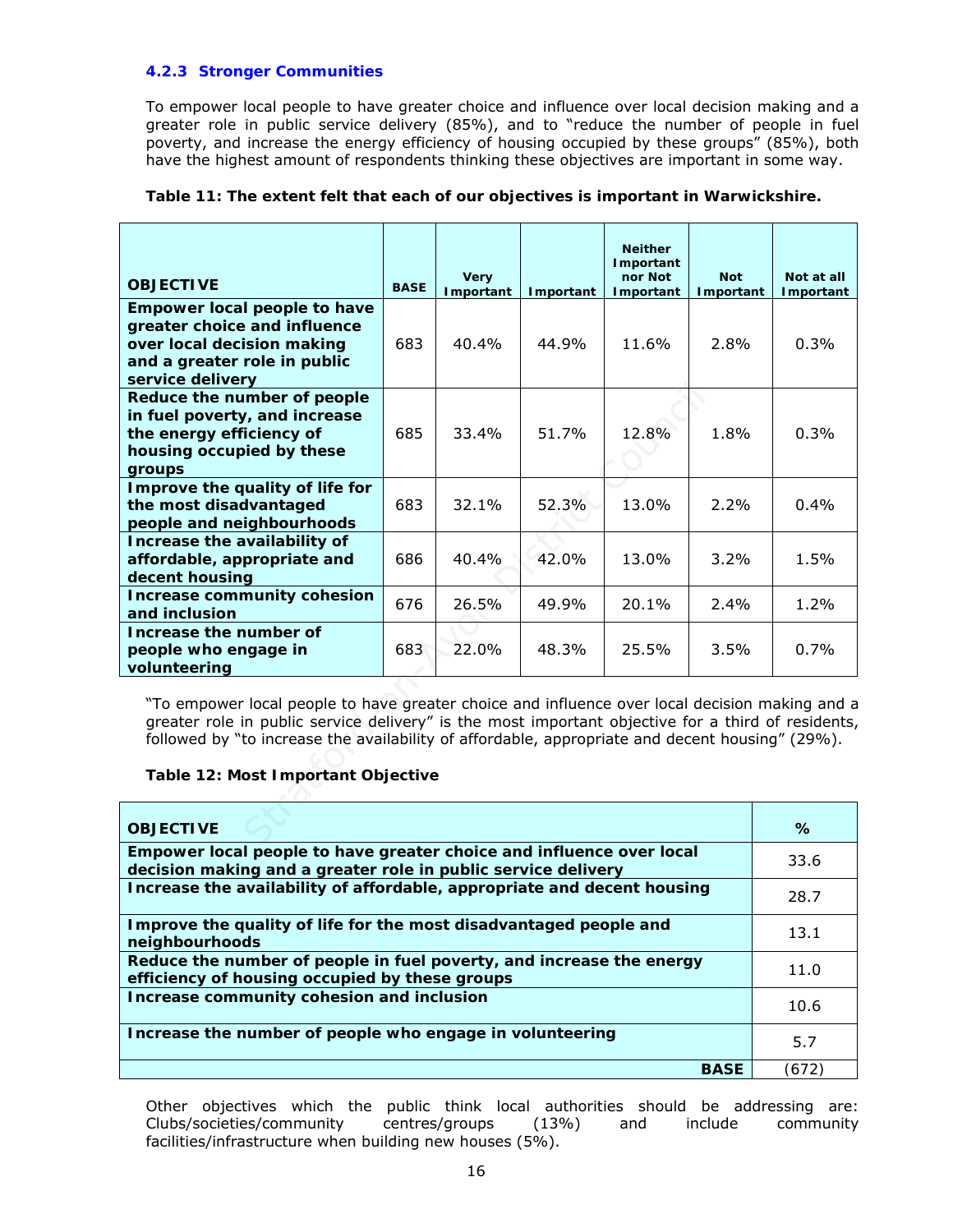### **4.2.4 Healthier Communities**

To Increase the dignity, independence and quality of life for older people has the highest amount of respondents thinking this is very important or important (97%), followed by to improve health and reduce health inequalities (93%).

|                                                                                                                                                                                                                                  |             |                          |           | <b>Neither</b>       |                         |                         |
|----------------------------------------------------------------------------------------------------------------------------------------------------------------------------------------------------------------------------------|-------------|--------------------------|-----------|----------------------|-------------------------|-------------------------|
|                                                                                                                                                                                                                                  |             |                          |           | Important            |                         |                         |
| <b>OBJECTIVE</b>                                                                                                                                                                                                                 | <b>BASE</b> | <b>Very</b><br>Important | Important | nor Not<br>Important | <b>Not</b><br>Important | Not at all<br>Important |
| Increase the dignity,                                                                                                                                                                                                            |             |                          |           |                      |                         |                         |
| independence and quality                                                                                                                                                                                                         | 689         | 61.5%                    | 35.6%     | 2.8%                 | $0.1\%$                 | $0.0\%$                 |
| of life for older people<br><b>Improve health and</b>                                                                                                                                                                            |             |                          |           |                      |                         |                         |
| reduce health                                                                                                                                                                                                                    | 680         | 41.6%                    | 51.6%     | 5.7%                 | 0.7%                    | 0.3%                    |
| inequalities                                                                                                                                                                                                                     |             |                          |           |                      |                         |                         |
| Reduce inequalities in                                                                                                                                                                                                           |             |                          |           |                      |                         |                         |
| accessing services and                                                                                                                                                                                                           | 685         | 35.9%                    | 50.4%     | 12.0%                | 1.3%                    | 0.4%                    |
| opportunities caused by                                                                                                                                                                                                          |             |                          |           |                      |                         |                         |
| transport issues                                                                                                                                                                                                                 |             |                          |           |                      |                         |                         |
| <b>Encourage and promote</b><br>healthy lifestyles                                                                                                                                                                               | 684         | 33.3%                    | 52.3%     | 12.0%                | 1.3%                    | $1.0\%$                 |
| <b>Further support to</b>                                                                                                                                                                                                        |             |                          |           |                      |                         |                         |
| vulnerable people with                                                                                                                                                                                                           | 682         | 27.0%                    | 56.6%     | 14.5%                | 1.5%                    | $0.4\%$                 |
| housing needs                                                                                                                                                                                                                    |             |                          |           |                      |                         |                         |
| <b>Tackling poverty</b>                                                                                                                                                                                                          | 677         | 28.7%                    | 53.0%     | 14.6%                | 2.7%                    | 1.0%                    |
| To increase the dignity, independence and quality of life for older people is the most important<br>objective (47%), followed by "to improve health and reduce health inequalities" (19%).<br>Table 14: Most Important Objective |             |                          |           |                      |                         |                         |
| <b>OBJECTIVE</b><br>%                                                                                                                                                                                                            |             |                          |           |                      |                         |                         |
| Increase the dignity, independence and quality of life for older people                                                                                                                                                          |             |                          |           |                      |                         | 46.9                    |
| Improve health and reduce health inequalities                                                                                                                                                                                    |             |                          |           |                      |                         | 19.2                    |
| Encourage and promote healthy lifestyles                                                                                                                                                                                         |             |                          |           |                      | 12.4<br>10.6            |                         |
| <b>Tackling poverty</b><br>Reduce inequalities in accessing services and opportunities caused by                                                                                                                                 |             |                          |           |                      |                         |                         |
| 8.9<br>transport issues                                                                                                                                                                                                          |             |                          |           |                      |                         |                         |

### **Table 13: The extent felt that each of our objectives is important in Warwickshire.**

### **Table 14: Most Important Objective**

| <b>OBJECTIVE</b>                                                                          | $\%$ |
|-------------------------------------------------------------------------------------------|------|
| Increase the dignity, independence and quality of life for older people                   | 46.9 |
| Improve health and reduce health inequalities                                             | 19.2 |
| Encourage and promote healthy lifestyles                                                  | 12.4 |
| <b>Tackling poverty</b>                                                                   | 10.6 |
| Reduce inequalities in accessing services and opportunities caused by<br>transport issues | 8.9  |
| Further support to vulnerable people with housing needs                                   | 5.8  |
| <b>BASE</b>                                                                               | 671  |

Other objectives which the public think local authorities should be addressing are: Bring back local medical/health services (13%); regular home visits for elderly (11%); make people more aware of the services available (8%); and focus on the elderly (8%).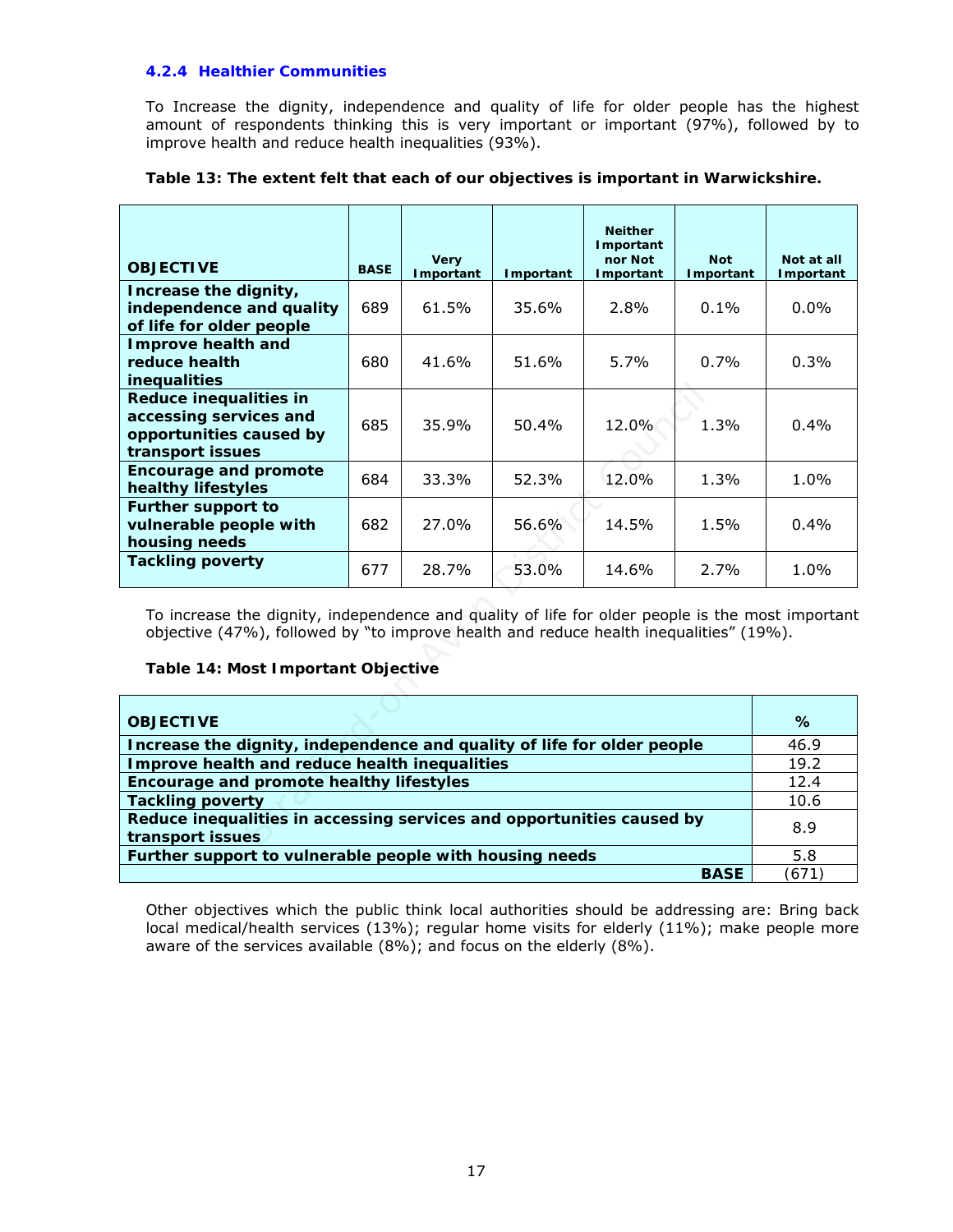### **4.2.5 Economic Development and Enterprise**

To increase the number of adults with the skills and qualifications needed to be an effective member of the Warwickshire workforce (88%) has the highest amount of respondents thinking this is very important or important, closely followed by "to improve employment opportunities and support especially for the most economically disadvantaged" (86%).

| <b>BASE</b>                                                                                                                                                                                                                                                                                                                                          | <b>Very</b><br>Important | Important | <b>Neither</b><br><b>Important</b><br>nor Not<br>Important | <b>Not</b><br>Important | Not at all<br>Important |  |
|------------------------------------------------------------------------------------------------------------------------------------------------------------------------------------------------------------------------------------------------------------------------------------------------------------------------------------------------------|--------------------------|-----------|------------------------------------------------------------|-------------------------|-------------------------|--|
| 682                                                                                                                                                                                                                                                                                                                                                  | 35.7%                    | 52.3%     | 9.9%                                                       | 1.6%                    | 0.4%                    |  |
| 683                                                                                                                                                                                                                                                                                                                                                  | 36.5%                    | 49.3%     | 11.9%                                                      | 1.5%                    | 0.9%                    |  |
| 686                                                                                                                                                                                                                                                                                                                                                  | 34.0%                    | 48.9%     | 14.3%                                                      | 1.6%                    | 1.2%                    |  |
| 682                                                                                                                                                                                                                                                                                                                                                  | 24.9%                    | 57.9%     | 14.4%                                                      | 2.2%                    | 0.6%                    |  |
| To increase the vitality and viability of Warwickshire's town centres and market towns (29%) is<br>the most important objective for the public, followed by to increase the number of adults with<br>the skills and qualifications needed to be an effective member of the Warwickshire workforce<br>$(27%)$ .<br>Table 16: Most Important Objective |                          |           |                                                            |                         |                         |  |
|                                                                                                                                                                                                                                                                                                                                                      |                          |           |                                                            |                         |                         |  |

### **Table 15: The extent felt that each of our objectives is important in Warwickshire.**

### **Table 16: Most Important Objective**

| <b>OBJECTIVE</b>                                                                                                                   | %    |
|------------------------------------------------------------------------------------------------------------------------------------|------|
| Increase the vitality and viability of Warwickshire's town centres and<br>market towns                                             | 29.4 |
| Increase the number of adults with the skills and qualifications needed<br>to be an effective member of the Warwickshire workforce | 27.6 |
| Improve employment opportunities and support especially for the most<br>economically disadvantaged                                 | 26.4 |
| Achieve sustainable growth of Warwickshire's businesses through<br>increased entrepreneurship and innovation                       | 18.2 |
| <b>BASE</b>                                                                                                                        | 666  |

Other objectives which the public think local authorities should be addressing in respect of economic development are: more start up/local/small businesses (19%); lower rates/taxes/provide incentives (13%) and more opportunities/encouragement for everyone  $(8\%)$ .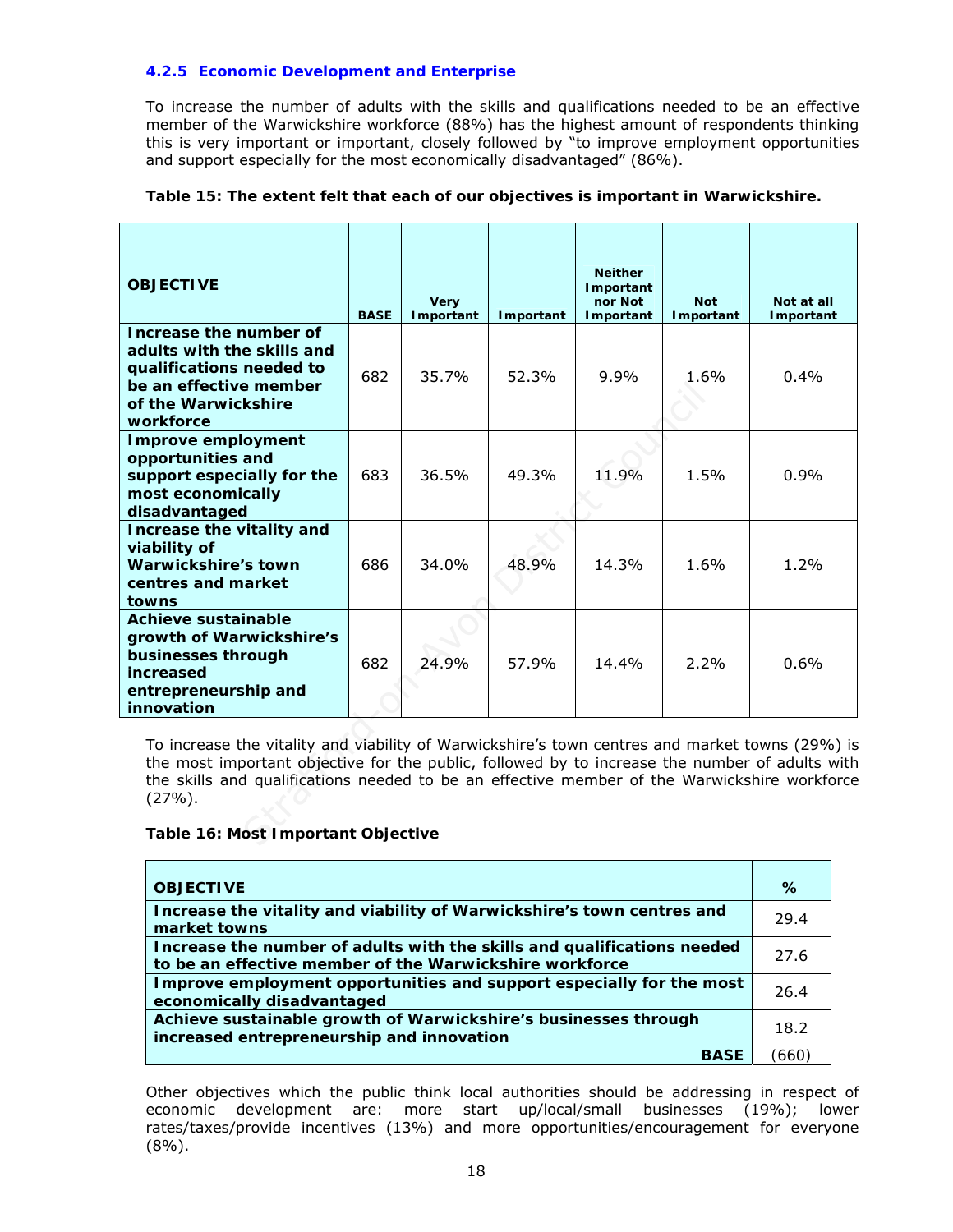### **4.2.6 Climate Change and Sustainability**

To improve the quality of the built environment – for example: dealing with litter, cleanliness, abandoned vehicles and fly tipping (97%) is the most important objective for residents, followed by the reduction in the amount of waste generated and increase recycling (92%).

### **Table 17: The extent felt that each of our objectives is important in Warwickshire.**

| <b>OBJECTIVE</b>                                                                                                                                                                                    | <b>BASE</b>                   | <b>Very</b><br>Important | <b>Neither</b><br>Important<br>nor Not<br>Important<br>Important |       | <b>Not</b><br>Important | Not at all<br>Important |
|-----------------------------------------------------------------------------------------------------------------------------------------------------------------------------------------------------|-------------------------------|--------------------------|------------------------------------------------------------------|-------|-------------------------|-------------------------|
| Improve the quality of<br>the built environment -<br>for example: dealing with<br>litter, cleanliness,<br>abandoned vehicles and<br>fly tipping                                                     | 681<br>53.3%<br>44.1%<br>2.3% |                          | 0.3%                                                             | 0.0%  |                         |                         |
| Reduce the amount of<br>waste generated and<br>increase recycling                                                                                                                                   | 686                           | 54.2%                    | 37.9%                                                            | 7.0%  | 0.3%                    | 0.6%                    |
| Make more use of derelict<br>and neglected<br>(brownfield) land                                                                                                                                     | 681                           | 43.6%                    | 44.1%                                                            | 10.3% | 1.6%                    | 0.4%                    |
| Increase the generation<br>and use of renewable<br>energy                                                                                                                                           | 682                           | 41.1%                    | 46.5%                                                            | 9.5%  | 2.3%                    | 0.6%                    |
| Improve the quality of all<br>local parks, nature<br>reserves and<br>neighbourhoods and<br>increase levels of<br>woodland planting to<br>protect existing wildlife<br>and encourage new<br>habitats | 682                           | 42.4%                    | 45.0%                                                            | 10.3% | 1.9%                    | 0.4%                    |
| <b>Reduce greenhouse</b><br>emissions and increase<br>energy efficiency in<br>buildings                                                                                                             | 684                           | 39.8%<br>46.9%<br>11.1%  |                                                                  | 1.6%  | 0.6%                    |                         |
| Reduce the rate of<br>increase in transport<br>related carbon and<br>greenhouse gas<br>emissions                                                                                                    | 682                           | 36.1%                    | 45.9%                                                            | 13.8% | 3.4%                    | 0.9%                    |
| <b>Improve the disability</b><br>access in town centres                                                                                                                                             | 681                           | 26.6%                    | 52.3%                                                            | 17.8% | 3.1%                    | 0.3%                    |
| <b>Reduce flooding in</b><br>Warwickshire                                                                                                                                                           | 683                           | 30.3%                    | 47.7%                                                            | 18.6% | 2.8%                    | 0.6%                    |
| <b>Encourage alternatives to</b><br>private car use                                                                                                                                                 | 681                           | 32.2%                    | 38.5%                                                            | 20.7% | 5.9%                    | 2.8%                    |
| Improve the number of<br>properties with inbuilt<br>rainwater recycling<br>facilities                                                                                                               | 680                           | 22.1%                    | 44.1%                                                            | 27.5% | 5.4%                    | 0.9%                    |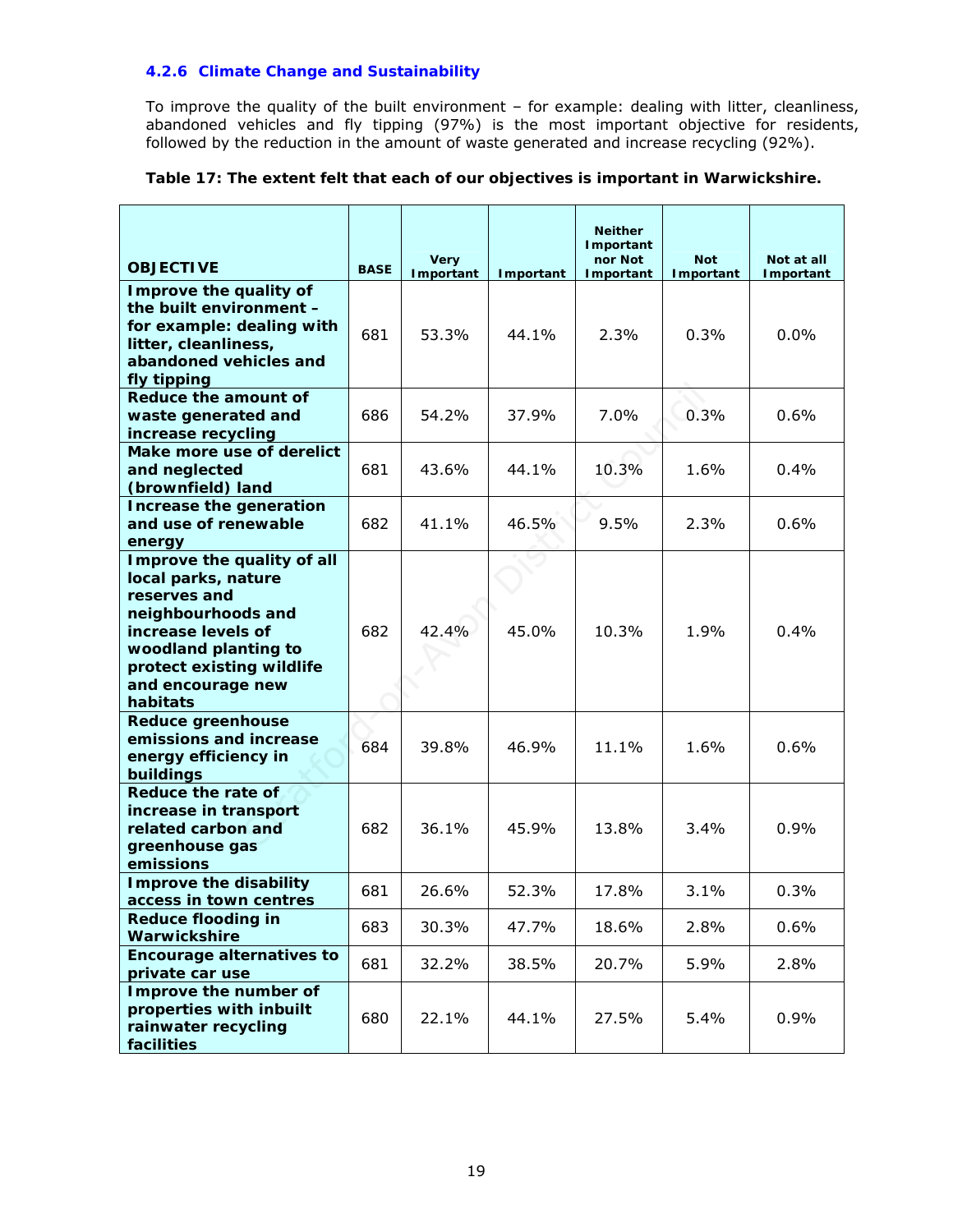To improve the quality of the built environment – for example: dealing with litter, cleanliness, abandoned vehicles and fly tipping is the most important objective (24%); followed by to reduce the amount of waste generated and increase recycling (21%).

### **Table 18: Most Important Objective**

| <b>OBJECTIVE</b>                                                                                                                                                                                                                                                                                                                                                                                                                                                                  |             |                          |           |                                                     |                         | $\%$                            |
|-----------------------------------------------------------------------------------------------------------------------------------------------------------------------------------------------------------------------------------------------------------------------------------------------------------------------------------------------------------------------------------------------------------------------------------------------------------------------------------|-------------|--------------------------|-----------|-----------------------------------------------------|-------------------------|---------------------------------|
| Improve the quality of the built environment - for example: dealing with<br>litter, cleanliness, abandoned vehicles and fly tipping                                                                                                                                                                                                                                                                                                                                               |             | 24.4                     |           |                                                     |                         |                                 |
| Reduce the amount of waste generated and increase recycling                                                                                                                                                                                                                                                                                                                                                                                                                       |             | 21.4                     |           |                                                     |                         |                                 |
| Make more use of derelict and neglected (brownfield) land                                                                                                                                                                                                                                                                                                                                                                                                                         |             |                          |           |                                                     |                         |                                 |
| Improve the quality of all local parks, nature reserves and<br>neighbourhoods and increase levels of woodland planting to protect<br>existing wildlife and encourage new habitats                                                                                                                                                                                                                                                                                                 |             |                          |           |                                                     |                         |                                 |
| Reduce greenhouse emissions and increase energy efficiency in<br>buildings                                                                                                                                                                                                                                                                                                                                                                                                        |             |                          |           |                                                     |                         | 8.6                             |
| Increase the generation and use of renewable energy                                                                                                                                                                                                                                                                                                                                                                                                                               |             |                          |           |                                                     |                         | 6.6                             |
| Encourage alternatives to private car use                                                                                                                                                                                                                                                                                                                                                                                                                                         |             |                          |           |                                                     |                         | 5.9                             |
| Improve the disability access in town centres                                                                                                                                                                                                                                                                                                                                                                                                                                     |             |                          |           |                                                     |                         | 4.8                             |
| <b>Reduce flooding in Warwickshire</b>                                                                                                                                                                                                                                                                                                                                                                                                                                            |             |                          |           |                                                     |                         | 4.8                             |
| Reduce the rate of increase in transport related carbon and greenhouse<br>gas emissions                                                                                                                                                                                                                                                                                                                                                                                           |             |                          |           |                                                     |                         | 3.6                             |
| Improve the number of properties with inbuilt rainwater recycling<br>facilities                                                                                                                                                                                                                                                                                                                                                                                                   |             |                          |           |                                                     |                         | 0.9                             |
|                                                                                                                                                                                                                                                                                                                                                                                                                                                                                   |             |                          |           |                                                     | <b>BASE</b>             | (664)                           |
| Other objectives which the public think local authorities should be addressing are: increase<br>recycling range – include plastics (12%); solar panels for houses (9%); and more public<br>transport (9%).<br>4.2.7 Comparison of Themes<br>Healthier Communities and Older People is the most important theme to residents with a very<br>important/important score of 95.3%, closely followed by Safer Communities (94.6%).<br>Table 19: Importance of each of the above themes |             |                          |           |                                                     |                         |                                 |
| <b>OBJECTIVE</b>                                                                                                                                                                                                                                                                                                                                                                                                                                                                  | <b>BASE</b> | <b>Very</b><br>Important | Important | <b>Neither</b><br>Important<br>nor Not<br>Important | <b>Not</b><br>Important | Not at all<br><b>I</b> mportant |

### **4.2.7 Comparison of Themes**

### **Table 19: Importance of each of the above themes**

| <b>OBJECTIVE</b>                                                  | <b>BASE</b> | <b>Very</b><br>Important | Important | <b>Neither</b><br>Important<br>nor Not<br>Important | <b>Not</b><br>Important | Not at all<br><b>I</b> mportant |
|-------------------------------------------------------------------|-------------|--------------------------|-----------|-----------------------------------------------------|-------------------------|---------------------------------|
| <b>Healthier</b><br><b>Communities and</b><br><b>Older People</b> | 677         | 50.2%                    | 45.1%     | $3.8\%$                                             | $0.7\%$                 | $0.1\%$                         |
| <b>Safer Communities</b>                                          | 678         | 58.3%                    | 36.3%     | $5.0\%$                                             | $0.3\%$                 | $0.1\%$                         |
| <b>Children and Young</b><br>People                               | 671         | 44.7%                    | 48.3%     | $6.1\%$                                             | $0.7\%$                 | $0.1\%$                         |
| <b>Stronger Communities</b>                                       | 668         | 28.0%                    | 57.3%     | 12.6%                                               | 1.6%                    | 0.4%                            |
| <b>Economic</b><br>Development and<br><b>Enterprise</b>           | 675         | 30.4%                    | 53.2%     | 14.8%                                               | 1.5%                    | $0.1\%$                         |
| <b>Climate Change and</b><br><b>Sustainability</b>                | 675         | 40.9%                    | 42.7%     | 12.7%                                               | 2.8%                    | $0.9\%$                         |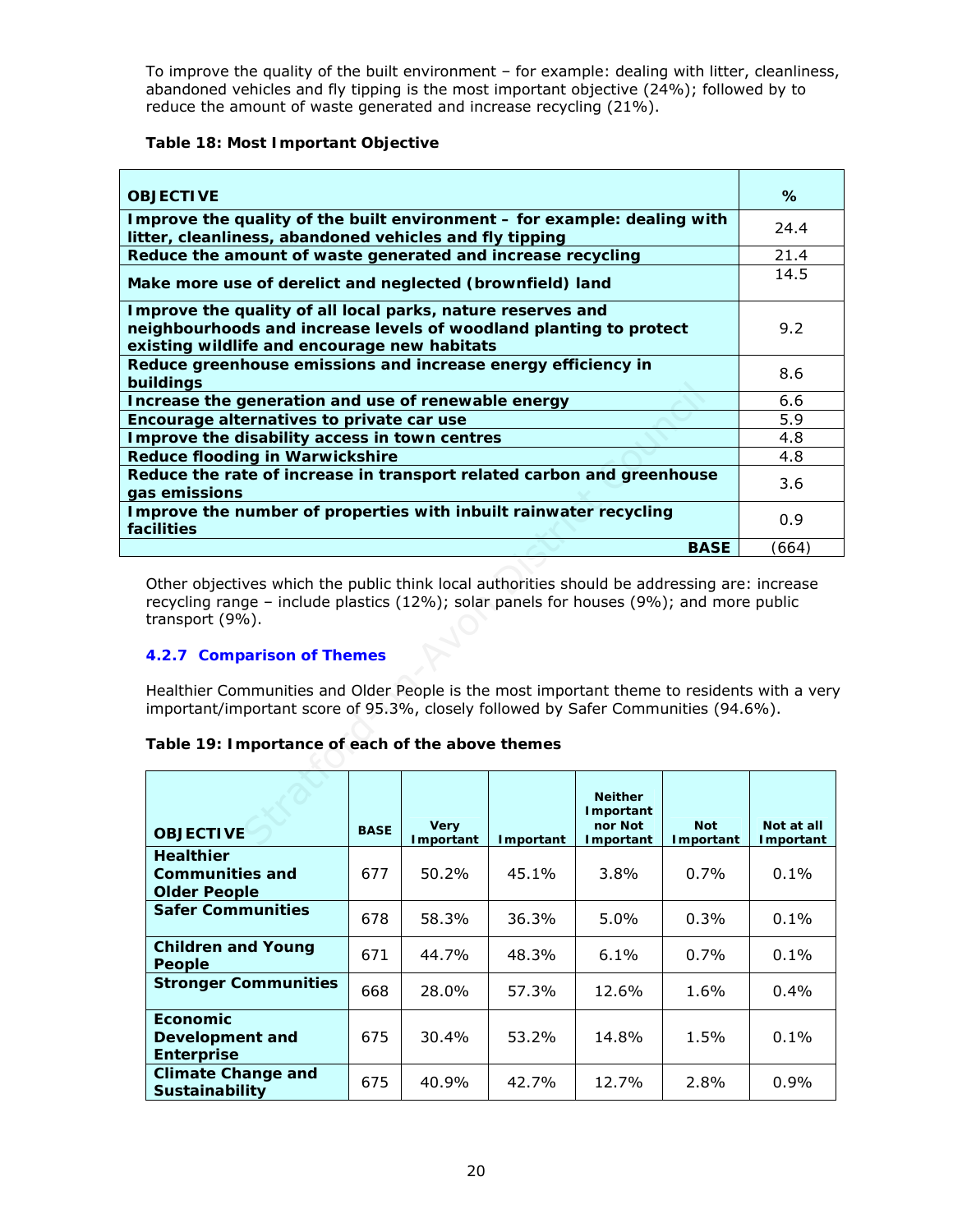### **4.3 Smoking**

16% of respondents have regular smokers in their home.

### **Chart 9:**



Asked where they smoke in the house, 43% smoke in outside areas only, just over a quarter (26%) smoke only in living areas, 16% smoke only in rooms away from the children and 7% smoke in other areas, i.e. bedroom, kitchen.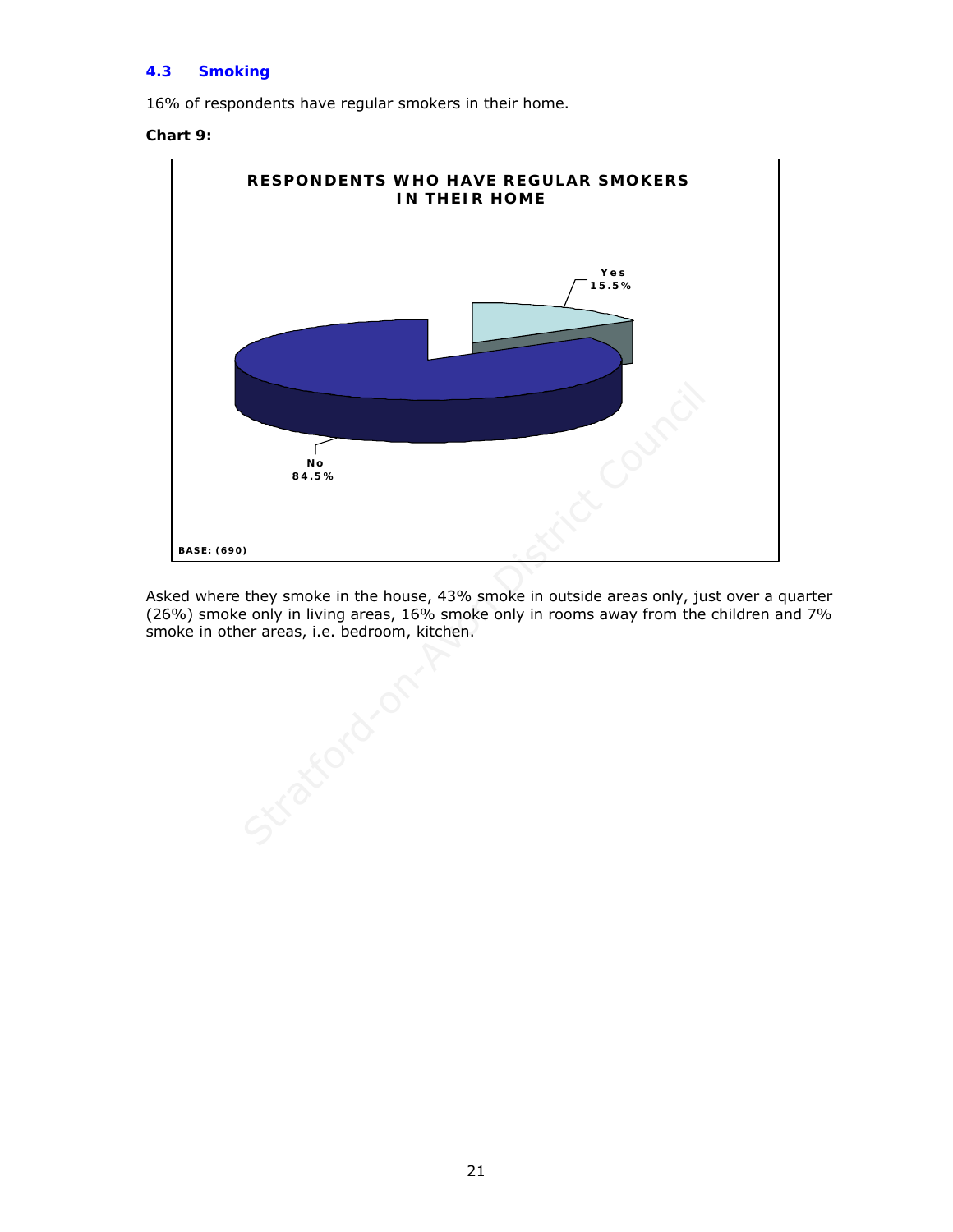44% of smokers said it was likely that they would have a smoke free home within the next twelve months.

### **Chart 10:**



Two-thirds of respondents who are ready to stop smoking now would go to their GP for help.

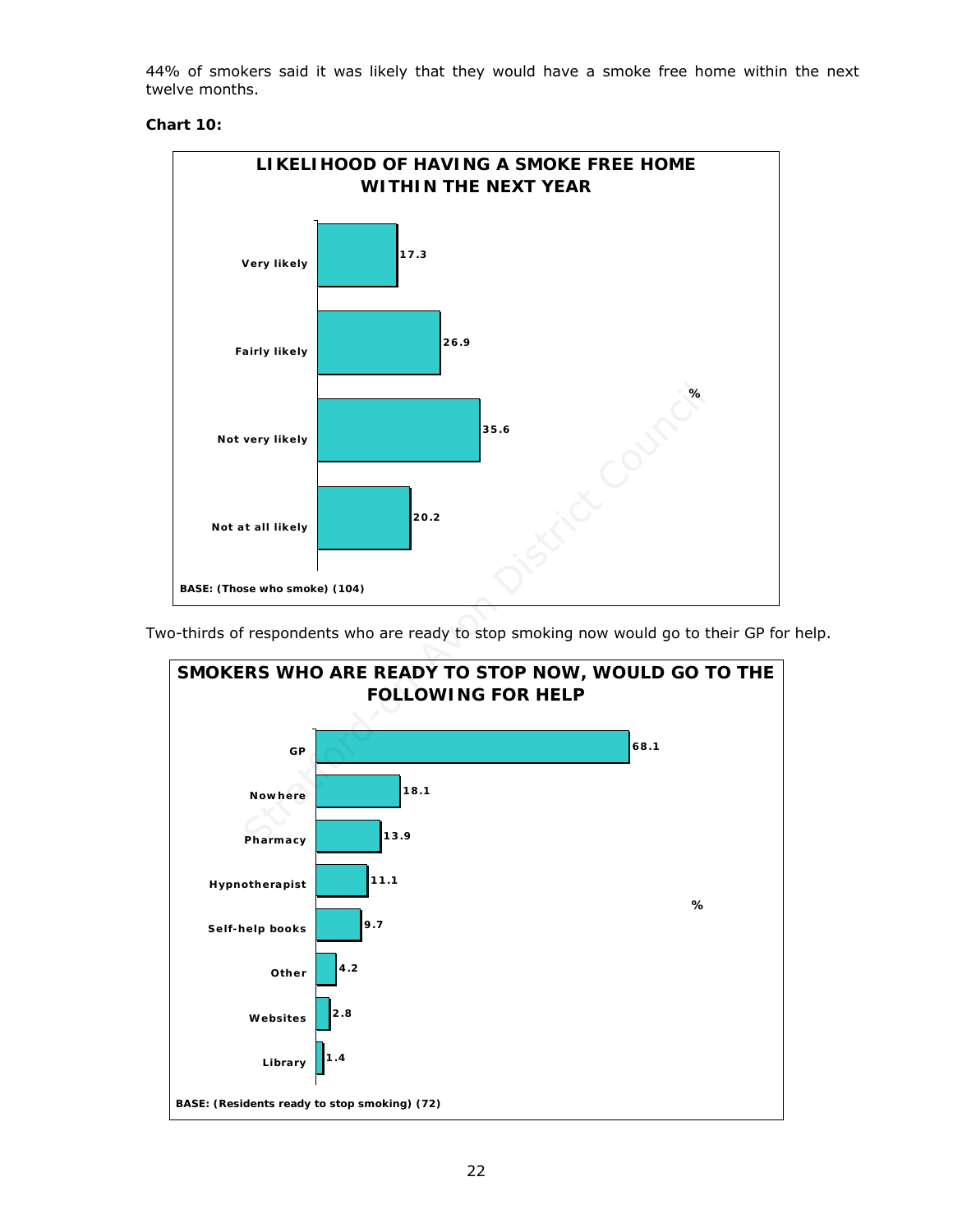Of those who smoke, a third have children under 5 years old who live with them or spend a significant amount of time in their home, 43% have 5-11 years olds and a further fifth have 12 to 16 year olds.

### **Chart 11:**



64% of smokers are aware of the Warwickshire NHS Stop Smoking Service, which provides free support for smokers who want to quit including nicotine replacement therapy on prescription.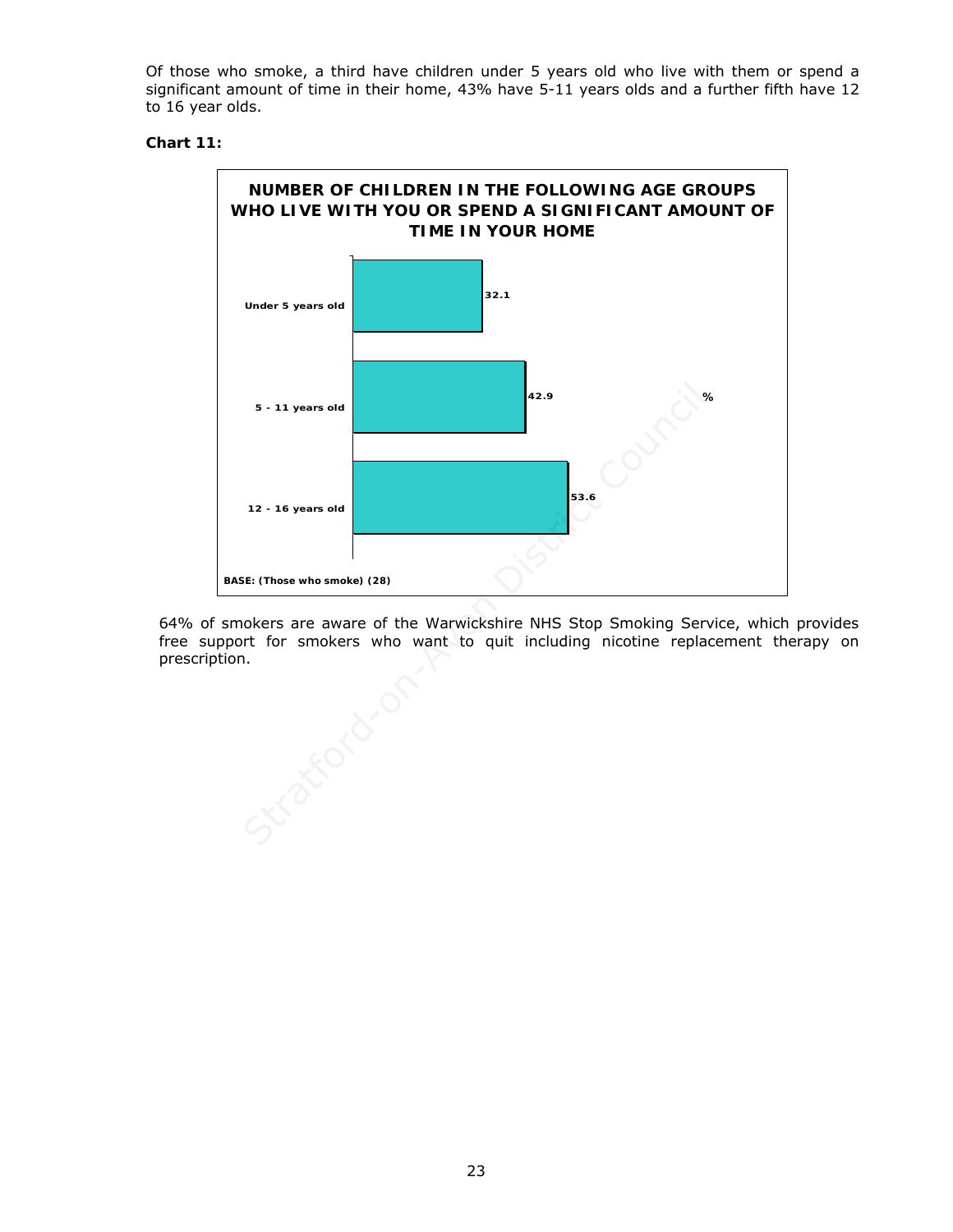### **4.4 Healthy Eating**

Asked how many portions of fruit and vegetables were eaten by respondents yesterday, 22% had four portions, 21% had five and 18% three. Just 2% claimed to have had none.

### **Chart 12:**

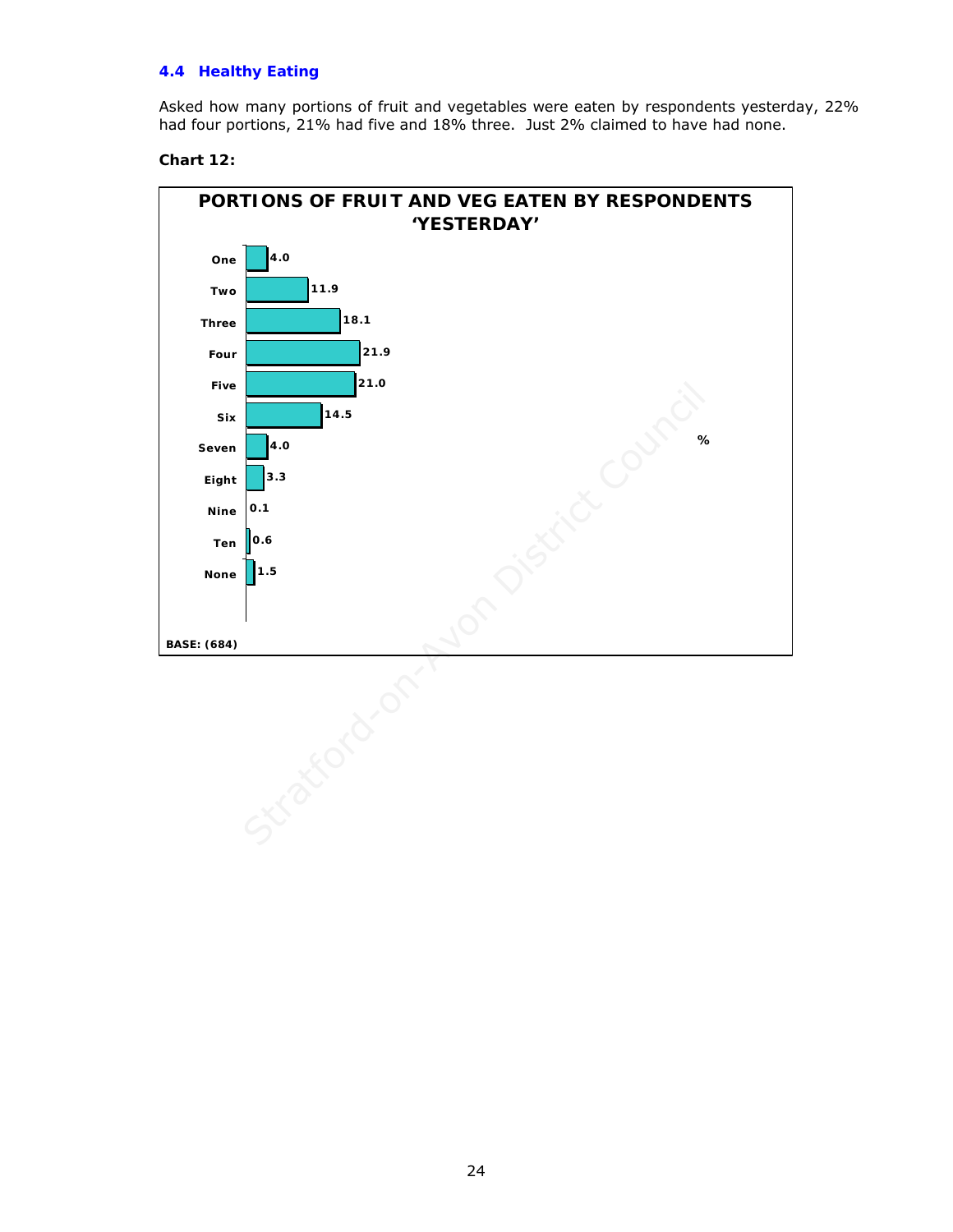Respondents were asked whether they felt overweight, underweight or the correct weight. 7% said they felt very overweight; exactly a half slightly overweight; 37% the correct weight for their height; and 5% slightly underweight.

### **Chart 13:**



Two-thirds of residents do not want any help to eat healthily and control their weight, just under a fifth wish to receive help to become more active, and 13% require individualised dietary help.

### **Chart 14:**

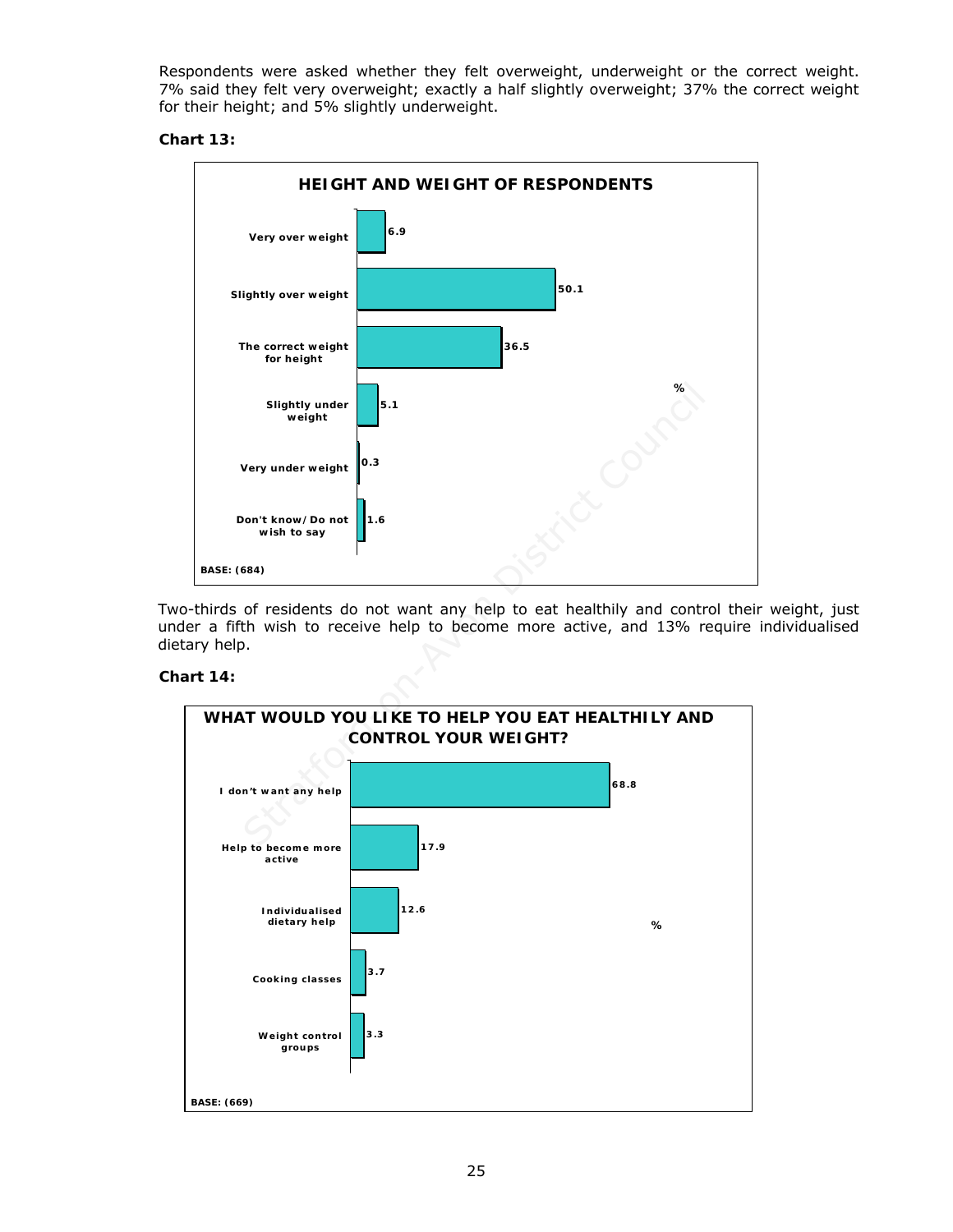### **4.5 Safer Neighbourhoods**

On behalf of Warwickshire Police questions about Safer Neighbourhoods were included. Neighbourhood policing is the police services commitment to improving the quality of life of communities by working together with partners targeting the issues that communities identify as those that matter. In Warwickshire this will be known as Safer Neighbourhoods. Warwickshire Police has been working towards introducing Safer Neighbourhood Teams and is putting together a safer neighbourhood framework.

Of those surveyed, 15% know how to contact their local Safer Neighbourhood Team; one in ten know their local Safer Neighbourhood Police or Community Support Officer by sight or name; 13% think the Team is tackling things that matter to the community and 11% have confidence in the Safer Neighbourhood Team.

|                                                                                                                | <b>BASE</b> | <b>Yes</b> | <b>No</b> | Don't Know |
|----------------------------------------------------------------------------------------------------------------|-------------|------------|-----------|------------|
| Do you know how to contact your<br>local Safer Neighbourhood Team?                                             | 689         | 19.9%      | 76.5%     | 3.6%       |
| Do you know your local Safer<br><b>Neighbourhood Police or Community</b><br>Support Officers by sight or name? | 688         | 15.7%      | 82.4%     | 1.9%       |
| Would you say that the Safer<br>Neighbourhood Team are tackling the<br>things that matter to the community?    | 397         | 11.8%      | 27.6%     | 60.6%      |
| Do you have confidence in your Safer<br><b>Neighbourhood Team?</b>                                             | 396         | 12.6%      | 30.1%     | 67.3%      |
|                                                                                                                |             |            |           |            |

### **Table 20: Questions in respect of Safer Neighbourhoods**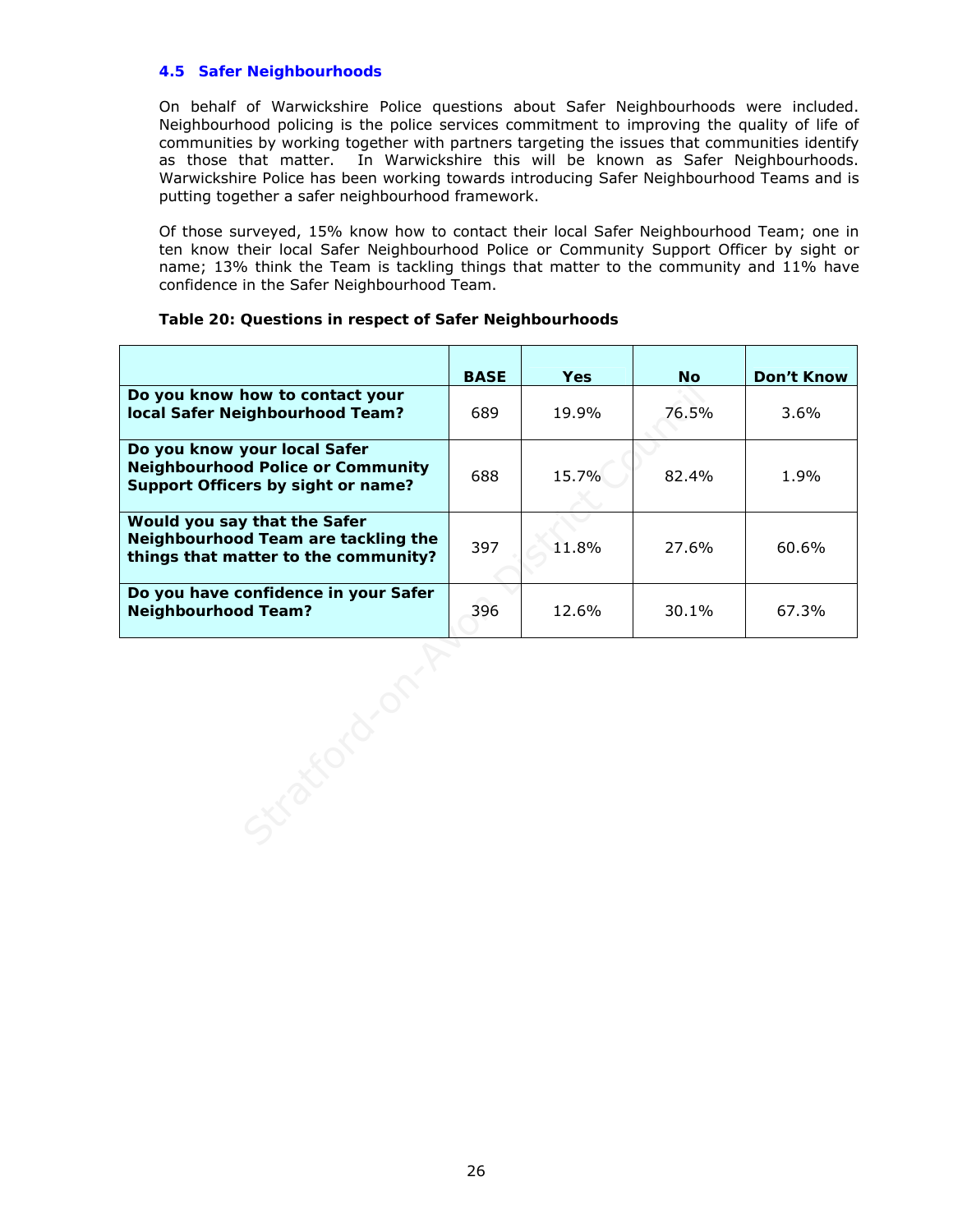### **4.6 Renewable Energy**

The Council is seeking to support the increased use of renewable energy. This includes the use of solar power and wind power.

Asked if residents were considering installing renewable energy in their home, 7% indicated definitely; 27% said possibly; 18% said possibly not; 26% definitely not; and 23% were not sure if they would.

### **Chart 15:**

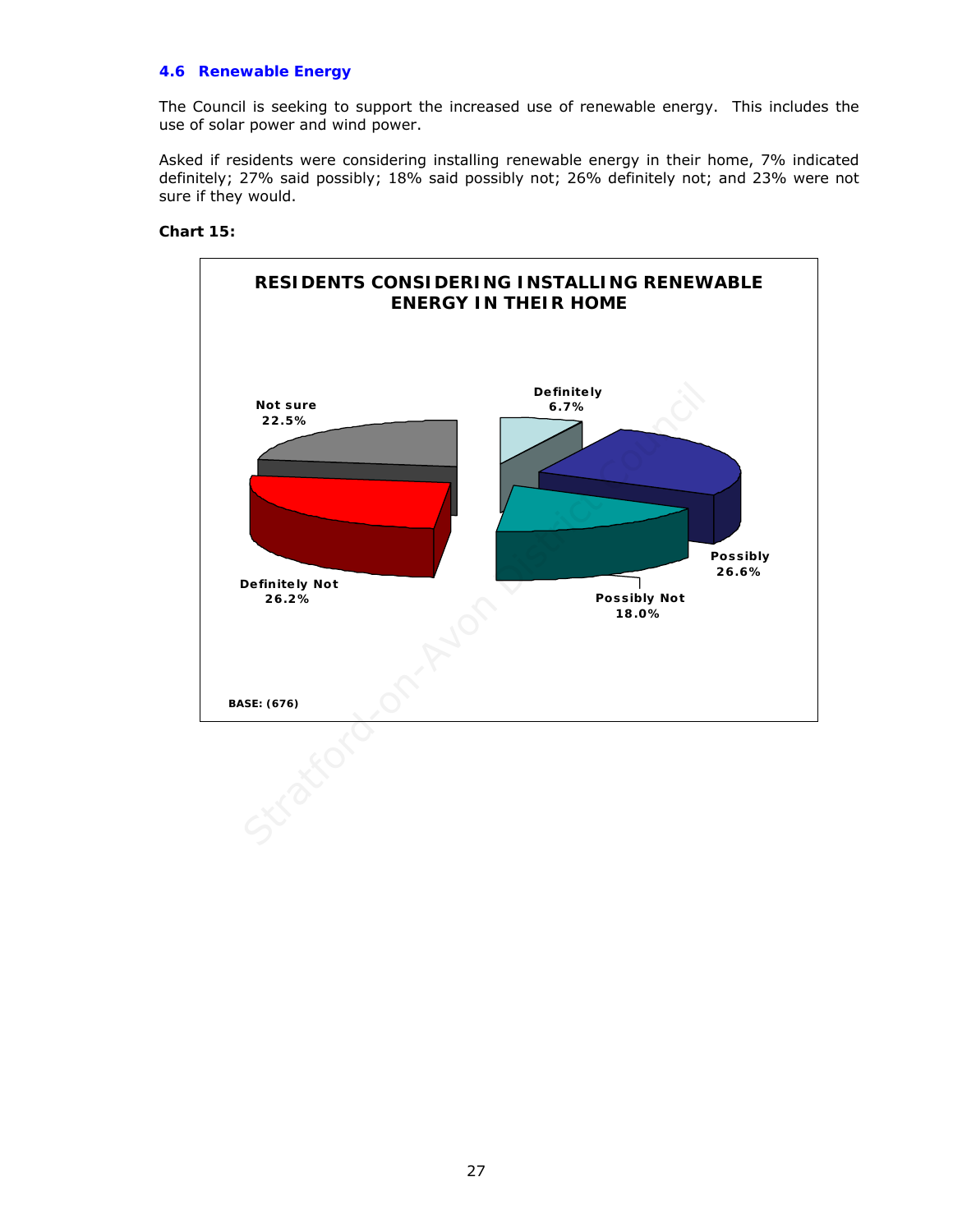Asked if they thought it acceptable for a neighbour to install a wind turbine on their roof; one in five said definitely; three out of ten possibly; 16% possibly not; 19% definitely not; and 14% not sure.

### **Chart 16:**



Asked which energy saving measures they have in their home, 84% of respondents have double glazing, three-quarters have energy saving light bulbs and seven out of ten have improved roof insulation. 3% have solar panels in the District.

### **Chart 17:**